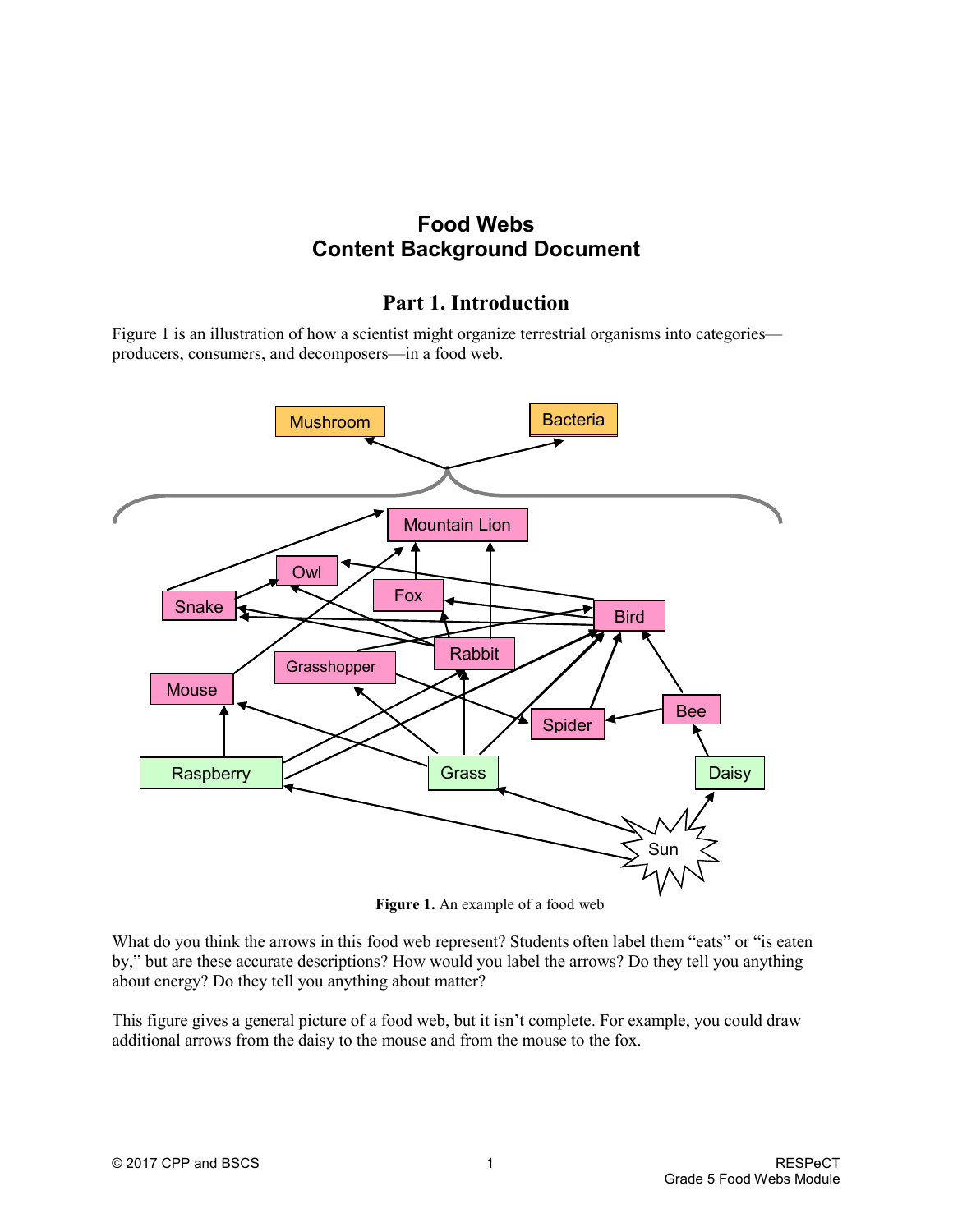

## **STOP AND THINK**

Why is the Sun present in a food web? Does all the food end up in the mountain lion? Does all the food end up in the bacteria and the mushrooms?

Reflect on your answers to the Stop and Think questions as you read the background information and examine how students and scientists answer them. Consider how your understanding changes as you learn more about energy and matter in food webs, and how you will work with your students to align their understandings with those of the science community.

## **1.1 What Are Food Webs?**

One way a food web may be described is as *a network of food chains that interlink within a biological community*. A food chain is a series of organisms that shows a pattern of consumption among individual organisms. For example, a cow eats grass; a wolf eats the cow; and bacteria consumes the wolf when it dies. The *linear path* from the grass to the bacteria is a food chain. There are typically numerous food chains within any food web. Look again at figure 1 and see if you can identify an example of a simple food chain.

Identifying food chains as "what eats what" is something many students understand quite early on. Many children learn the folk song about an old lady who swallowed a fly, which evokes a simple food chain:

> I know an old lady who swallowed a cat. Now fancy that, to swallow a cat! She swallowed the cat to catch the bird. She swallowed the bird to catch the spider. That wiggled and jiggled and tickled inside her. She swallowed the spider to catch the fly. But I don't know why she swallowed the fly. Perhaps she'll die. (Bonne, 1952)

When teaching about food webs, however, it is important to deepen students' understandings from a simple "cat eats the bird; bird eats the spider" definition to a more conceptual view of what is happening to matter and energy in the system. Although food webs do show what eats what, scientists use these diagrams to illustrate more important concepts: the movement and use of matter in an ecosystem, and the flow of energy between organisms. The arrows in the figure-1 food web represent the movement of energy from one organism to another. So why don't we call them *energy webs*? Why are they called *food webs*? For scientists, the word *food* has a very special meaning that involves the concepts of both energy and matter.

## **1.2 Is Food Considered Matter or Energy or Both?**

First, we need to clarify the difference between matter and energy. *Matter* is physical "stuff," which scientists define more eloquently as "anything that takes up space and has mass." Anything that is made up of atoms or molecules is matter. Everything around you right now that can be weighed—including yourself and the air you're breathing—is matter. Students often think of things as "having or containing" matter rather than "being" matter. Another common student idea is that only solid things are matter. Students find it especially difficult to think of air (gases) as matter, but air is made up of various kinds of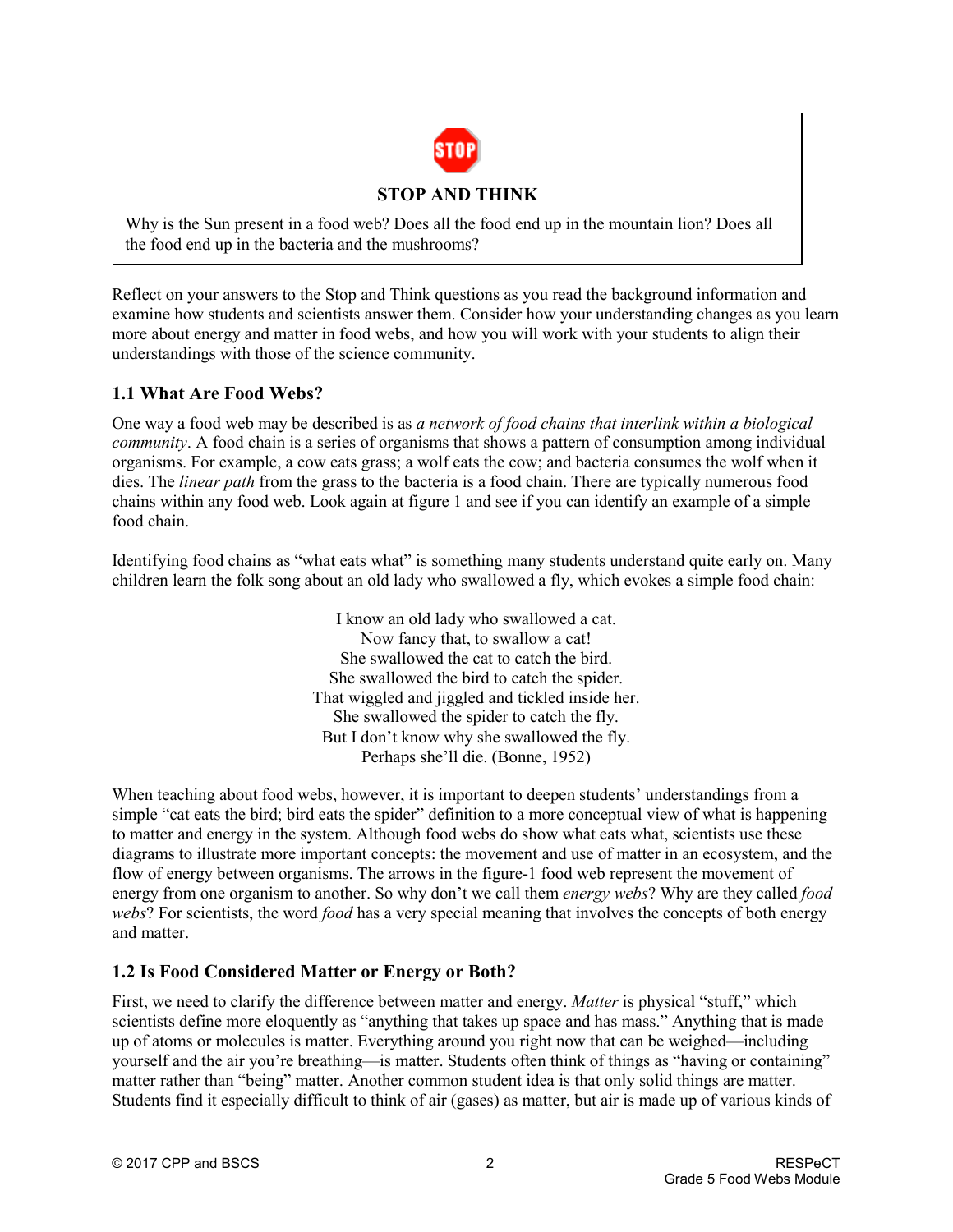molecules (oxygen, carbon dioxide, water vapor, and nitrogen) that take up space and have mass. Your body, the chair you're sitting on, your food, the plants outside your school, the water you drink, and the air you breathe in are all matter.

Energy, on the other hand, is not a physical entity that has mass. We cannot touch it, hold it, or weigh it. We know it's there because we see evidence that things (matter) have undergone changes—they move and give off light, heat, or sound. Scientists define energy as "the ability to do work or to change matter." This definition doesn't usually have much meaning for young students, so it might be more helpful to engage them in looking for evidence of changes and motion as indicators of energy. For example, they can observe a bicycle racing down a hill or a fish swimming or a match burning or a light being turned on. Keep in mind that energy will be a much harder concept for students to understand than matter.

From the name, it's obvious that food webs have to do with *food*. Although this seems like a simple word that all your students will know, you'll find that they have a variety of ways of defining the word. For example, "Food is stuff you eat" (take into your body); "Food is what you chew" (not drink); "Food is what you need to live and grow"; or "Food is where you get energy." This last description comes closest to how a scientist would define food, and yet it isn't a complete scientific definition.



## **STOP AND THINK: What Is Food**?

Write down how you would answer the question "What is food?" (Try to explain what it is without merely listing examples of the food you eat.)

Now look at the following chart. Which of these items is food by your definition?

After you've made your choices, read the scientific definition of *food* that follows.

| <b>What Is Food?</b>                        | Yes | N <sub>0</sub> |
|---------------------------------------------|-----|----------------|
| Is orange juice food?                       |     |                |
| Is water food?                              |     |                |
| Is sugar food?                              |     |                |
| Are vitamins food?                          |     |                |
| Is "plant food" (minerals) food for plants? |     |                |

A scientist would define food as "matter (building materials) that contains energy living things can use to live and grow." Food is the molecules (matter) that organisms use to build and repair their bodies, and these molecules also provide energy they can use to live and grow. Food can take the form of simple sugar molecules or more complex molecules, such as starches, proteins, and fats. In all of these "food" molecules, energy is stored in chemical bonds that hold the atoms in the molecules together. Energy is an especially tough concept because, as you read before, it is *not* matter—you can't see it, touch it, or weigh it.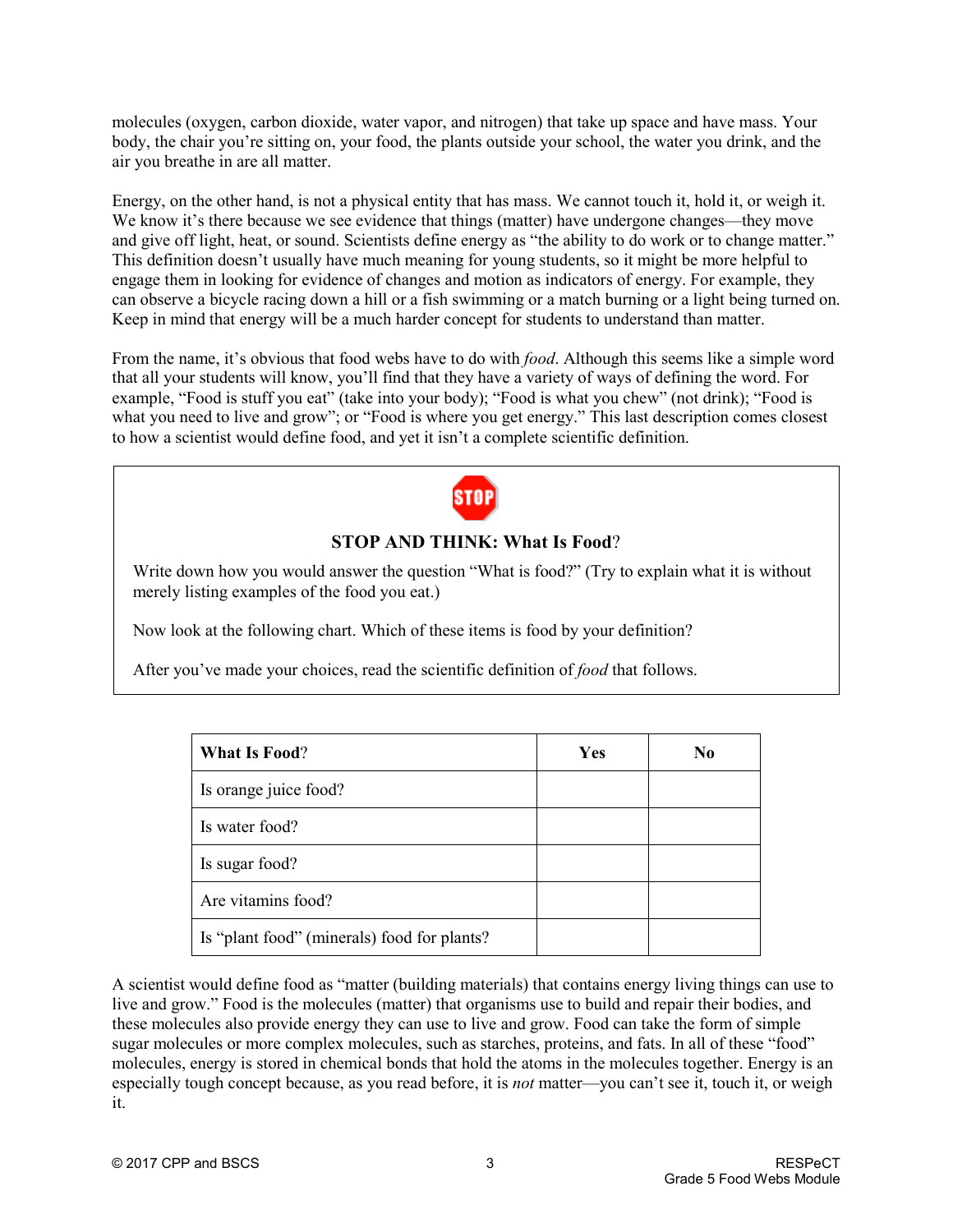Thinking about food this way, you might realize that some substances are food for one type of organism but are not food for a different type of organism. For example, humans cannot digest fiber and use it as a source of energy. So fiber is not food for us. But some bacteria can break down fiber as a source of energy and matter. For these bacteria, fiber is food.

The big idea here is that the "food" in food webs provides *both* matter and energy for living things. Many things we sometimes refer to as food in everyday conversation (such as water, vitamins, and "plant food" fertilizers) aren't food by this definition because they don't provide energy that living things can use to live and grow. In this reading, we'll refer to these kinds of matter as "nutrients." **Beware:** Some people use the word *nutrients* differently, referring to anything that contributes to the health of living things, including energy-supplying food, as well as water, vitamins, and minerals.

### **1.3 How Are Nutrients Different from Food?**

What about oxygen, water, vitamins, and minerals? We know that living things need these kinds of matter to live and be healthy. Are these materials energy-supplying "food" for living things?

Scientists measure food energy in terms of Calories. High-caloric matter, such as doughnuts and ice cream are definitely "food" because they can provide living things with energy. But how many Calories are in a glass of water or a breath of air or a vitamin pill? These materials contain *zero* Calories; this means they can't provide living things with energy. But they're still useful materials for living things. In this reading, we refer to these kinds of matter as *nutrients* because they're useful to living things, but they don't provide energy for living things.

For example, water is essential for living things, but imagine drinking only water and eating nothing for a few days. How would you feel? You would likely feel weak and would eventually die because you aren't getting the energy from food that is essential to sustain life.

Similarly, plants take in water from the soil and carbon dioxide from the air, but these molecules don't contain usable energy; they aren't food as scientists define the term. Instead, the water and carbon-dioxide molecules are converted to energy-supplying food in the form of sugar molecules (and eventually proteins and fats, too). This food-making process is called *photosynthesis*. The sugar molecules the plant makes can then provide it with both energy (in the bonds between the atoms) and matter (the atoms and molecules themselves).

Students often get confused about a plant's source of food because they think it comes from the soil (e.g., minerals and water from the soil or the soil itself). Students may believe that plants eat food from the soil, just as we eat food from our plates. This misconception is further reinforced by such terms as "plant food," which are used to describe commercial products containing minerals that can be used to fertilize plants. What is the difference between these minerals (fertilizers) and "food"? In short, materials needed for plant life and growth are divided into energy-supplying *food* materials and other materials we call *nutrients* that the plant needs but don't supply it with energy.

Plants use different kinds of nutrients to support life processes, but these nutrients don't directly provide plants with energy. *Nonmineral nutrients* that most plants need are carbon, oxygen, and hydrogen. Plants get these nutrients from water molecules  $(H_2O)$  absorbed through their roots and carbon-dioxide molecules  $(CO<sub>2</sub>)$  diffused into their leaves from the air. These nonmineral nutrients supply the matter plants use to make sugars during photosynthesis and to add to their mass. The matter plants take in from the soil are *mineral nutrients* that contain elements like nitrogen and phosphorus. These mineral nutrients are what you're buying when you pick up a box of "plant food" or fertilizer at the store. Plants use these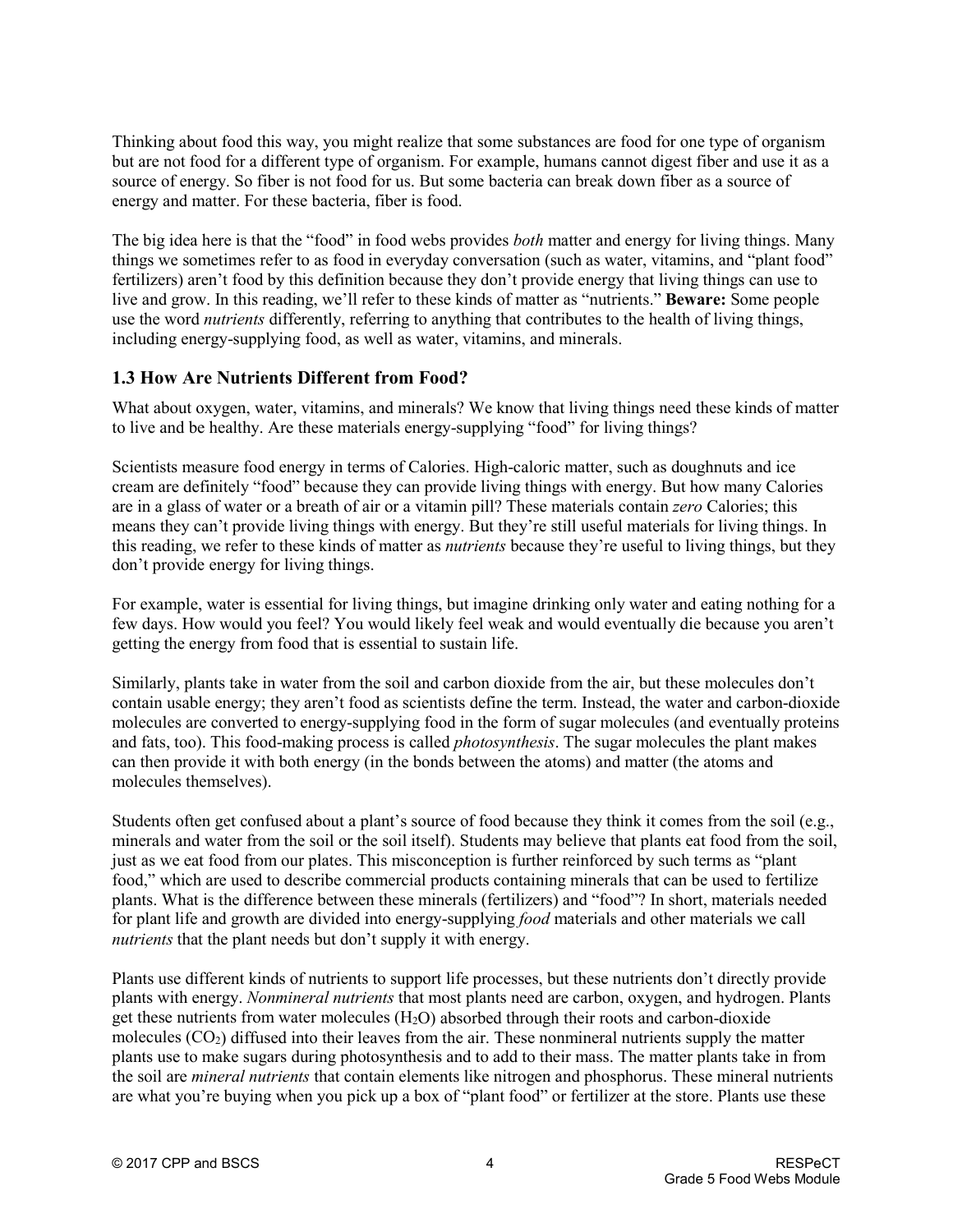nutrients from the soil not for energy but for building big, complicated molecules that are essential in other chemical processes in the plant. These minerals, while important for the health of the plant, provide neither energy nor a significant amount of matter (usually around only 3%).

It's important that students learn to distinguish between energy-supplying *food* and non-energy-supplying *nutrients*. Thinking about the role of vitamin pills versus the role of food might help some students understand the difference between nutrients and food. Ask a student to role-play what it would be like to receive only water and vitamin pills for a week. This usually results in the student dramatically acting out a weakening and dying process. Why? Because without food (defined as energy-supplying matter), we eventually use up our stored energy, and once our bodies use up fat supplies, they actually begin to degrade vital tissues to get the energy they need to continue essential life processes. Eventually this leads to complete systemic collapse … and death.



## **STOP AND THINK: What Is Food**?

Now go back and look at the "What Is Food?" chart. Think about what changes you would make in your responses now that you know the scientific definition of *food*.

## **1.4 Summary: Matter and Energy in Food Webs**

Food webs are one way to illustrate and study the flow of energy and movement of matter within an ecosystem. These models have strengths and limitations: They allow simplified views of a system so you can see the big picture, but the simplification is just that—a reduced set of complex interactions. The intent of this reading is to deepen your understanding of the complexities so that you can not only better understand these models yourself but also more effectively help students make sense of the simplifications.

In part 2 of this reading, we'll focus on what happens to *matter* in food webs, and part 3 will address the movement of *energy* in food webs. You can start with either the matter story or the energy story. In the end, you will be able to tell the story of food webs from both an energy perspective and a matter perspective.

## **Part 2. What Happens to Matter as It Moves in a Food Web?**

What happens to matter as it moves from one organism to another in a food web? What is happening to the atoms and molecules?

Look back at figure 1 at the beginning of this reading. Do the arrows in this diagram show the movement of matter in a food web? Many textbooks present food-web diagrams in a way that gives the impression that matter and energy move the same way in an ecosystem. However, energy and matter aren't the same, and they don't move through food webs in the same way. It's important that students understand these concepts to gain deeper understandings in science class and make better informed decisions in their lives outside of school. Issues such as recycling, energy-efficient cars, good nutritional choices, and environmental pollution all rely on an understanding of the difference between energy and matter and being able to track the two in systems.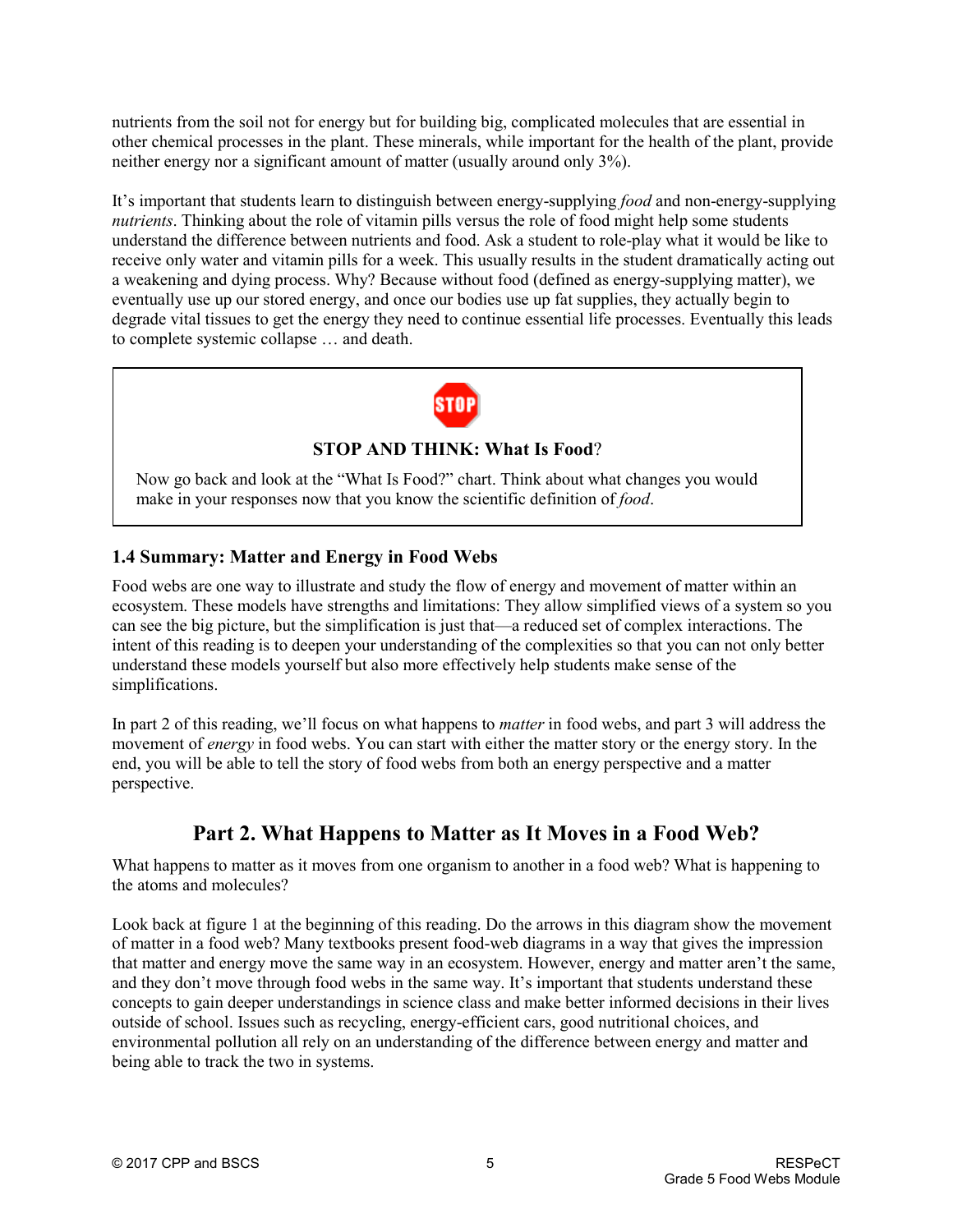As you read this section, think about what kinds of arrows you would draw in figure 1 to show how matter moves in a food web. But before we get to that story, we need to make sure we understand how scientists define the food that is represented in food webs. Is food matter? Or is food energy? Or is it both?



Think about this scenario as you read more about matter in food webs. We'll revisit this scenario at the end of the reading.

## **2.1 Is Food Matter or Energy or Both?**



## **2.2 How Are Nutrients Different from Food?**



## **STOP AND THINK**

### **How Are Nutrients Different from Food?**

Think about this question and then look back at section 1.3 to check your understanding.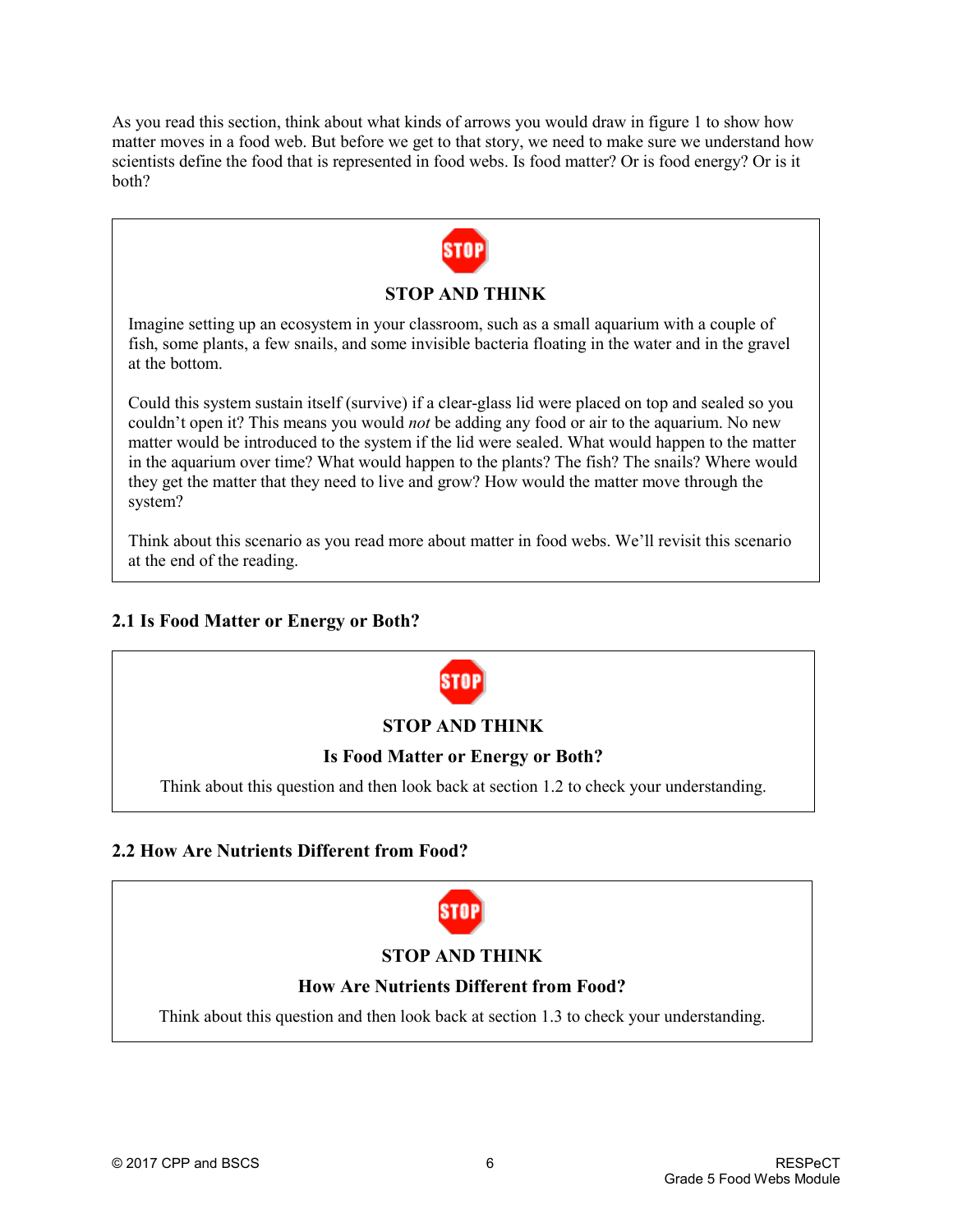## **2.3 Where Does Matter Go?**

What is happening to matter—water molecules, carbon-dioxide molecules, sugar molecules, hydrogen atoms, and so forth—as it moves in a food web? Where does the matter come from, and where does it go? The big idea is this: Unlike energy, which gets lost as heat in a food web, matter is continuously recycled.



Matter isn't created in ecosystems, and it isn't destroyed; it is merely rearranged (through chemical reactions) and transferred from one organism or part of the system to another. As with energy, matter is often transferred through the system as one organism eats another. In addition, matter and energy come together when plants produce food during photosynthesis. This is why textbook artists and students often portray the path of matter through a food web as the same path energy follows. But something different must be happening to recycle the matter rather than having it flow out of the system. This is where the roles of producers and decomposers are vital and make the story about matter different from the energyflow story.

What do we mean by *producers* and *decomposers*? Plants get most of their matter from the air (the carbon and oxygen in carbon dioxide), as well as some from water from the soil (hydrogen). Because plants can use this non-energy-supplying matter to make energy-supplying food matter, they are called *producers*. Some animals get their food by consuming the plants; they're classified as a special kind of consumer called *herbivores*. Other animals get their food matter by eating other animals; they are a type of consumer called *carnivores*. Dead organisms and waste from producers and consumers (e.g., feces, deadplant parts such as leaves or fruit) are broken down by yet another kind of consumer—*decomposers*. Decomposers use some of this once-living matter as their food, and some of it is returned to the air (as carbon dioxide) and the soil (as mineral and nonmineral nutrients, including nitrogen, phosphorus, and water). Plants take in these materials decomposers leave behind—carbon dioxide from the air, and water and minerals from the soil—and the cycle starts all over again.

### **2.4 Why Are Producers So Important?**

Green plants, algae, and some bacteria can use energy from sunlight to change carbon dioxide and water into energy-supplying food matter, initially in the form of sugars. This food-making process is called *photosynthesis*, and organisms that can create food are called *producers*. Plants use some of the sugar made during photosynthesis as a source of energy. The "energy-flow story" of photosynthesis is usually taught in schools (see section 3.6). What is often left out is the "matter story" of photosynthesis. Plants do capture light energy and store it in sugar molecules for later energy needs. But they also use some of that sugar to make cellulose and other large molecules (such as starches, fats, and proteins). These very large molecules are then used to make the parts of the plant—to build plant structures. Humans and other animals use the large molecules they get from the food they eat to build and grow their bodies. But plants don't "eat" food taken in from the environment; they make their own food (sugars) and use it to make other molecules that they then use to build their body parts. These large molecules are made mostly of carbon, hydrogen, oxygen, and nitrogen atoms. (This is one reason plants need the nitrogen that decomposers release into the soil from once-living things.)

One of the most common and very important atoms that make up living things is *carbon*, which originates from the carbon dioxide in the air that plants use to create food. This is why we can say that the huge bulk of a redwood tree came mostly from the air. The *biomass* of the tree (the amount of matter once the water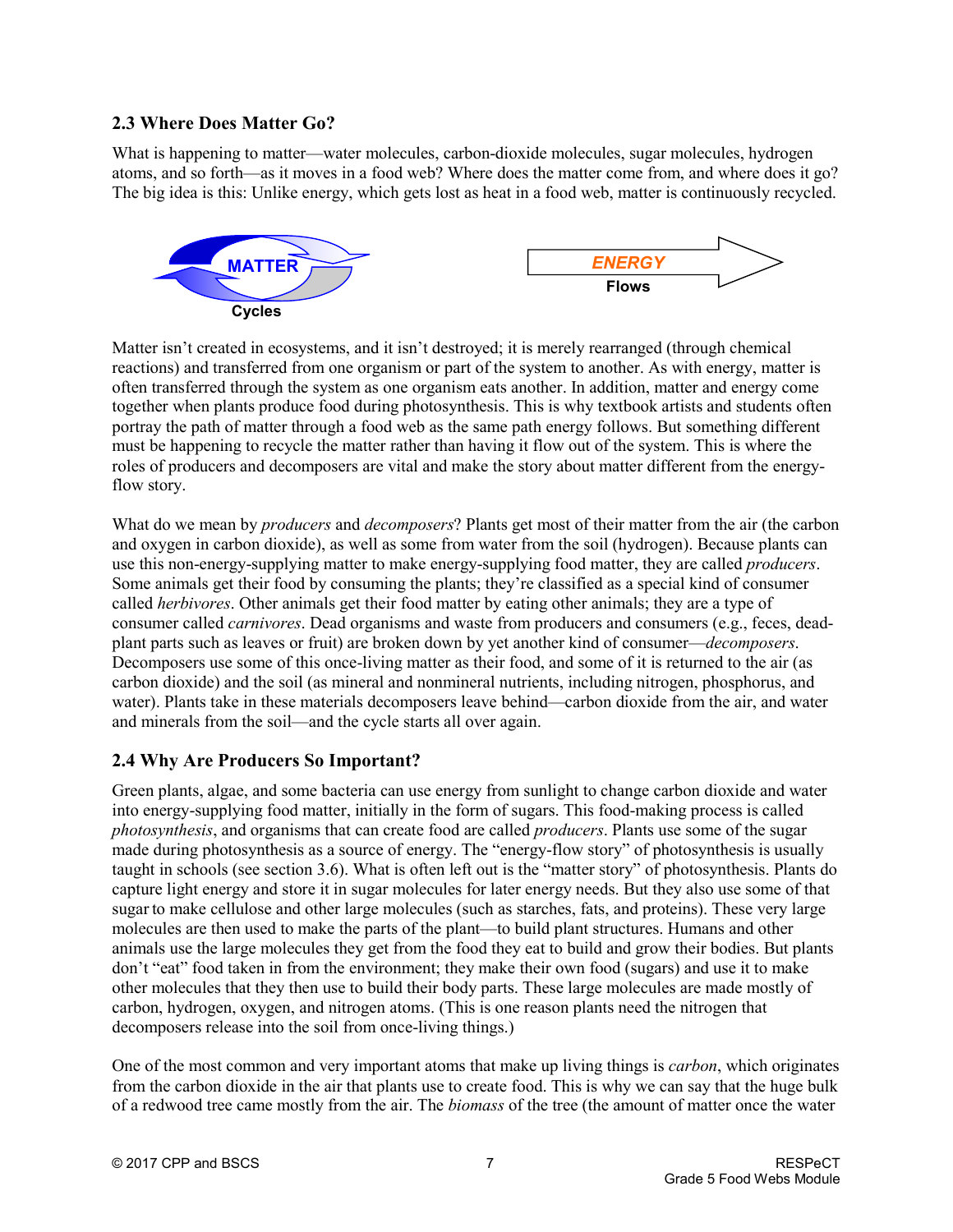is removed) is largely attributable to the mass of the carbon and oxygen atoms that originally entered the tree from the air as part of the carbon-dioxide molecules and were changed into sugar and other molecules.

To really understand the unique and critical role of photosynthesis, we have to appreciate the difference between the matter green plants take in—water and carbon dioxide—and the food matter that they produce. Water and carbon-dioxide molecules don't contain usable energy for plants; they are *not* food. But producers can transform the water and carbon-dioxide molecules into energy-supplying sugar molecules that all living things can use as a source of energy and matter to live, grow, and reproduce. These sugar molecules contain both energy (in the bonds between the atoms) and matter (the atoms and molecules themselves). The carbon atoms (that originally came from the carbon dioxide) are used to build new molecules within the plant, creating its biomass. *The big idea here is that food contains both matter and usable energy, and only producers can create this food.* Consumers, including humans, cannot make their own food. And scientists, in all their wisdom, are not able to create food in a laboratory setting. We are all dependent on producers to perform this vital function.

One way to help students appreciate the importance of photosynthesis is to ask them if they can do what plants can do. Can you stand outside in the sunshine and breathe in carbon dioxide and drink water to stay alive? Can you produce your own food inside your body? You can also engage students in appreciating the amazing power of plants by showing them a baggie filled with exhaled air (carbon dioxide) and a bottle of water and then compare those two kinds of matter with a bowl of sugar or sugar cubes. Challenge students to imagine that plants can take two things that look nothing like sugar and use energy from sunlight to turn them into sugar.

## **2.5 Why Are Decomposers So Important?**

Imagine a forest where there are no decomposers. Each year, leaves, pine needles, pine cones, and bark fall to the ground. Animals and plants die and lie on the ground. Things would begin to pile up and up and up. Thanks to decomposers, this doesn't happen. What happens to the biomass from dead organisms? Decomposers break down the leaves, needles, cones, and animals, returning the majority of the carbon to the air and water and minerals to the soil, where plants can use them again.

Decomposers are organisms that are typically small in size and don't travel over large distances. They include bacteria, fungi, and some types of algae. These decomposers are ubiquitous. They are in the air, the soil, and the water, as well as in and on plants and animals, including us. Some bacteria can survive in extremely inhospitable environments, such as frozen Antarctic lakes and steaming hot springs. Bacteria live on or in just about every material and environment on Earth. According to some estimates, each square centimeter of your skin averages as many as 1 million bacteria, and more than 700 species of bacteria can be found in the human mouth (Aas, 2005; Kong, 2012). Even a single teaspoon of soil contains anywhere from 100 million to 1 billion bacteria (Hoorman, 2016).

Bacteria and fungi (molds and mushroom, for example) perform the vast majority of decomposition.<sup>1</sup> These decomposers break down, outside of their bodies, the matter from previously living things or their waste. They release chemicals (enzymes) into their surroundings to break down their food. They then absorb some of the digested materials to get their matter and energy supplies. This external breakdown of

<span id="page-7-0"></span> $<sup>1</sup>$  People often think of earthworms, millipedes, dung flies, slugs, vultures, termites, and snails as the decomposers of</sup> the world. These organisms (called *detritivores* or scavengers) are considered a type of decomposer. Like bacteria and fungi, they get food from once-living matter. The difference is that detritivores and scavengers actually eat large chunks of the once-living matter, while bacteria and fungi secrete enzymes to digest the organic matter, break it down, and then absorb some of the resulting molecules. It's important for students to understand that the bacteria and fungi engage in the vast majority of the chemical breakdown of once-living matter.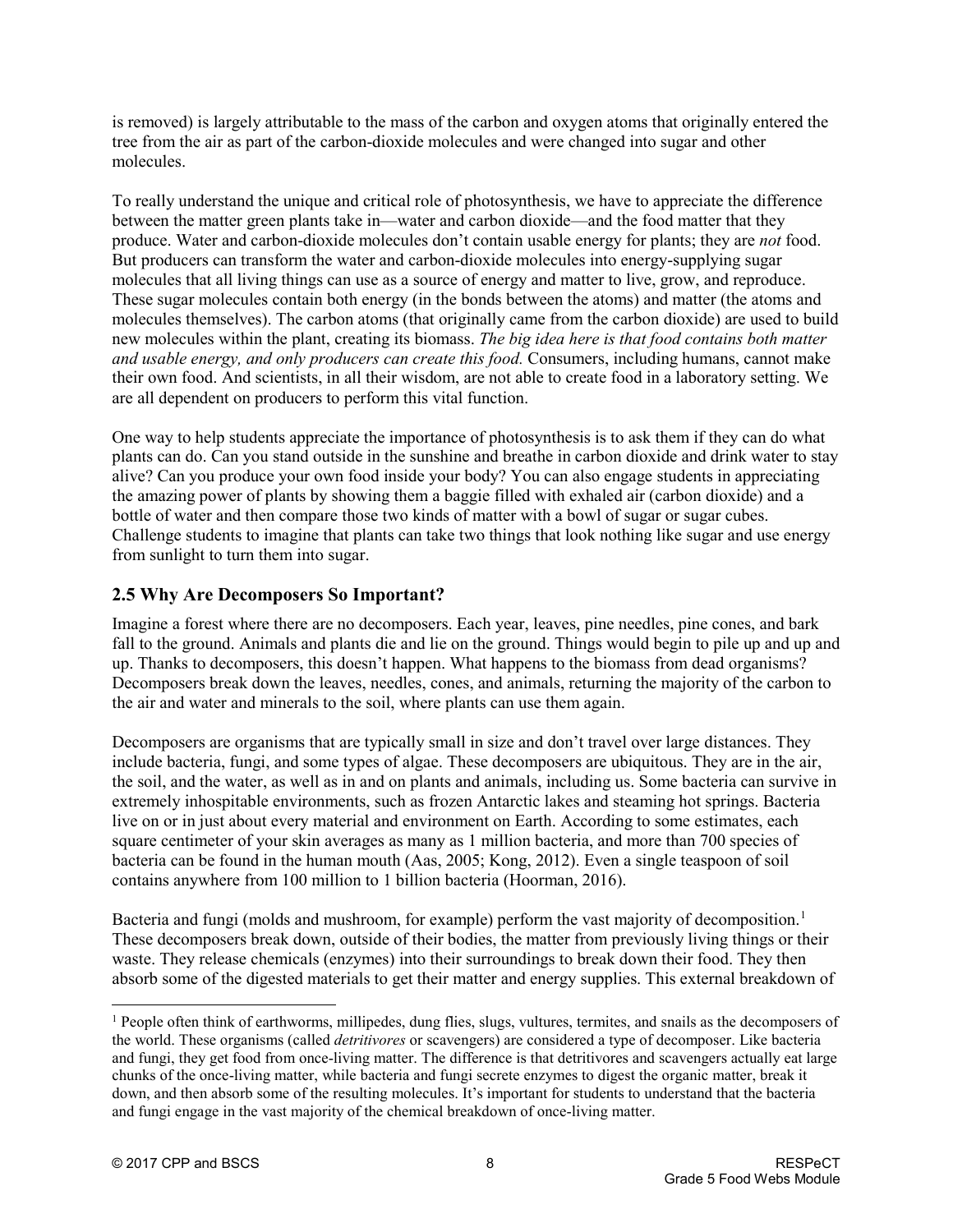matter by decomposers makes sense if you think about the fact that these organisms are typically very small and need some way to break matter down into pieces small enough for them to absorb.

Decomposers feed on dead plants and animals and on *organic waste* materials from other organisms (e.g., feces). These chemically complex waste materials are called *organic* because they are derived from living or once-living organisms. Decomposers break down the complex organic matter/molecules into simpler, nutrient forms. For example, through chemical reactions, sugar molecules are broken down into carbon dioxide that is released into the air. Protein molecules are also broken down to release carbon dioxide into the air, but they release nitrogen, sulfur, and other atoms and molecules into the soil as well. Thanks to decomposers, there is no waste of matter in an ecosystem that is functioning as it should. Everything that was once alive will be converted into simple nutrients by decomposers.

A common student misconception is thinking that decomposers break down their food (once-living things) into nutrients that enter the soil, and that plants use these nutrients *as food* to gain in biomass (to grow bigger). It's tempting to believe that all of the matter in a huge tree, or even a small plant or blade of grass, comes from minerals and water in the soil. It's easier than accepting that most of the biomass of a plant actually comes from the carbon dioxide in the air!

Plants *do* need the small pieces of matter that decomposers release into the soil. But these small pieces of matter are like vitamins and minerals for people. They're necessary for the proper functioning of all the chemicals that make up living organisms' metabolisms, but they don't make up the mass of plants any more than the vitamins and minerals people need make up their mass. Yet decomposers are still very important to plant life. Without them, plants don't have access to the minerals they need to stay healthy and build larger molecules like proteins. In addition, decomposers release carbon dioxide into the air and water into the soil, which plants can use for photosynthesis (to make more food). This is how matter is recycled in ecosystems.

Decomposers consume or break down the waste materials (excretions) and dead tissue from plants and animals at all levels of a food chain or food web (see figure 2). They consume food from all kinds of once-living things—producers, herbivores (primary consumers), and carnivores and omnivores (secondary consumers). They leave behind matter that producers can use again directly to make more food, which is then passed along to herbivores and omnivores who eat them, and then to carnivores and omnivores who eat the herbivores. Thus, matter is continuously used and reused in a food web.



**Figure 2.** Decomposers—connected to all trophic levels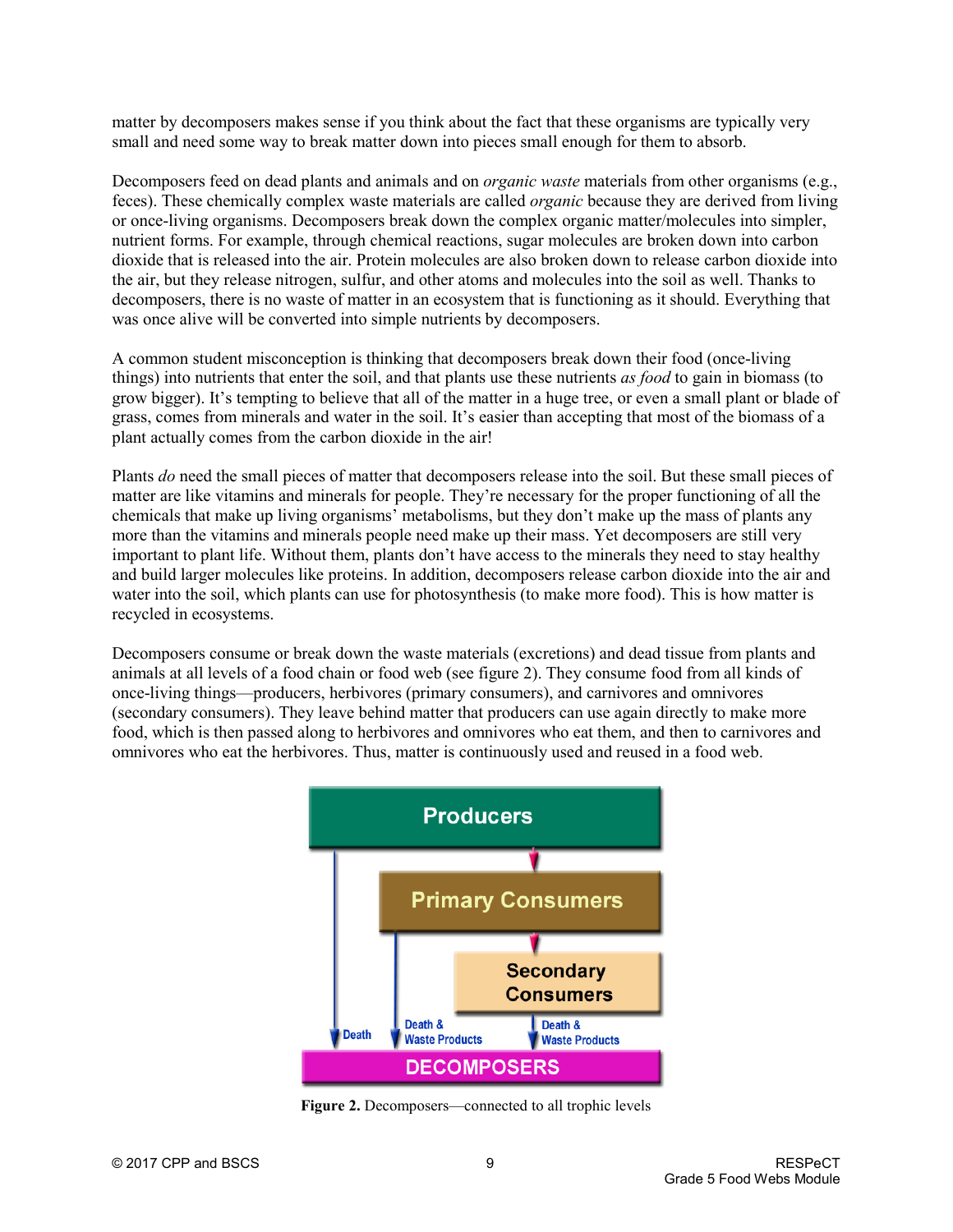As decomposers convert once-living matter into simpler forms, large amounts of heat are generated. This heat comes from the process of breaking down food material to release energy (cellular respiration).

If your students have ever set up a compost heap, they may have noticed the heat generated as the organic materials were broken down. The heat energy from these compost piles is "lost" to the food web (energy *flows through* the food web), while living things can break down and reuse the matter in the compost heap (matter is *recycled* in a food web).

### **2.6 Summary—Revisiting the Food-Web Problem: Matter in an Aquarium**

Think again about the aquarium question posed at the beginning of part 2—the one with a couple of fish, a few plants, some snails, and some invisible bacteria in a sealed glass container. What is happening to the matter within that system? What organisms are in the system, and how does each organism get the matter it needs? What would a diagram look like that shows what happens to matter in this system? What words and arrows would you include in such a diagram, and how would you label the arrows?<sup>2</sup>

#### **Key Ideas about Matter in Food Webs**

When working with students, it's important to keep these big ideas in mind:

- Matter cycles within the ecosystem. Matter is what gives an organism the "stuff" to build its body structures (to grow) and the nutrients necessary for the life process to work correctly. These materials can be used and reused through a variety of chemical reactions, including photosynthesis and cellular respiration.
- Decomposers play a vital role in matter cycles because they provide the final steps necessary to break down matter into simpler forms (carbon dioxide, water, and minerals like nitrogen and phosphorus) so the cycle starts all over again.
- All organisms within an ecosystem are interconnected and dependent on the system.
- Food webs are just models that show simplified views of some of the complex processes within an ecosystem.

# **Part 3. How Does Energy Flow in Food Webs?**

The food web in figure 1 at the beginning of this reading shows the initial source of energy in that ecosystem—the Sun. The role of the Sun is important in most ecosystems, since food webs need a constant source of new energy. Scientists say that energy *flows through* an ecosystem, but it isn't reused or recycled. Flowing implies that the energy comes in at some point, usually from the Sun, and then moves through and out of the system. A continual supply of new energy must enter the ecosystem to keep the system functioning. Figure 1 shows the one-way flow of energy from the Sun into and then through the food web, but it doesn't show the details of how the energy changes form or leaves the system.

How do we use food webs to make sense of the energy flow from one organism to another? Consider the organisms in figure 1. They can be organized into two broad categories as shown in table 1 on the following page.

<span id="page-9-0"></span><sup>&</sup>lt;sup>2</sup> In the aquarium, the plants get matter from the water and from tiny air bubbles in the water. Fish get matter by eating plants. The snails are detritivores who get their matter from dead plant and animal material and from algae. There are also bacteria in the aquarium, which are decomposers. A diagram showing matter cycling in the system would have arrows from the plants to the fish. Arrows should go from both the plants and the fish to the snails, algae, and bacteria. The drawing should also show the decomposers giving off carbon dioxide, water, and minerals, which the producers can use again.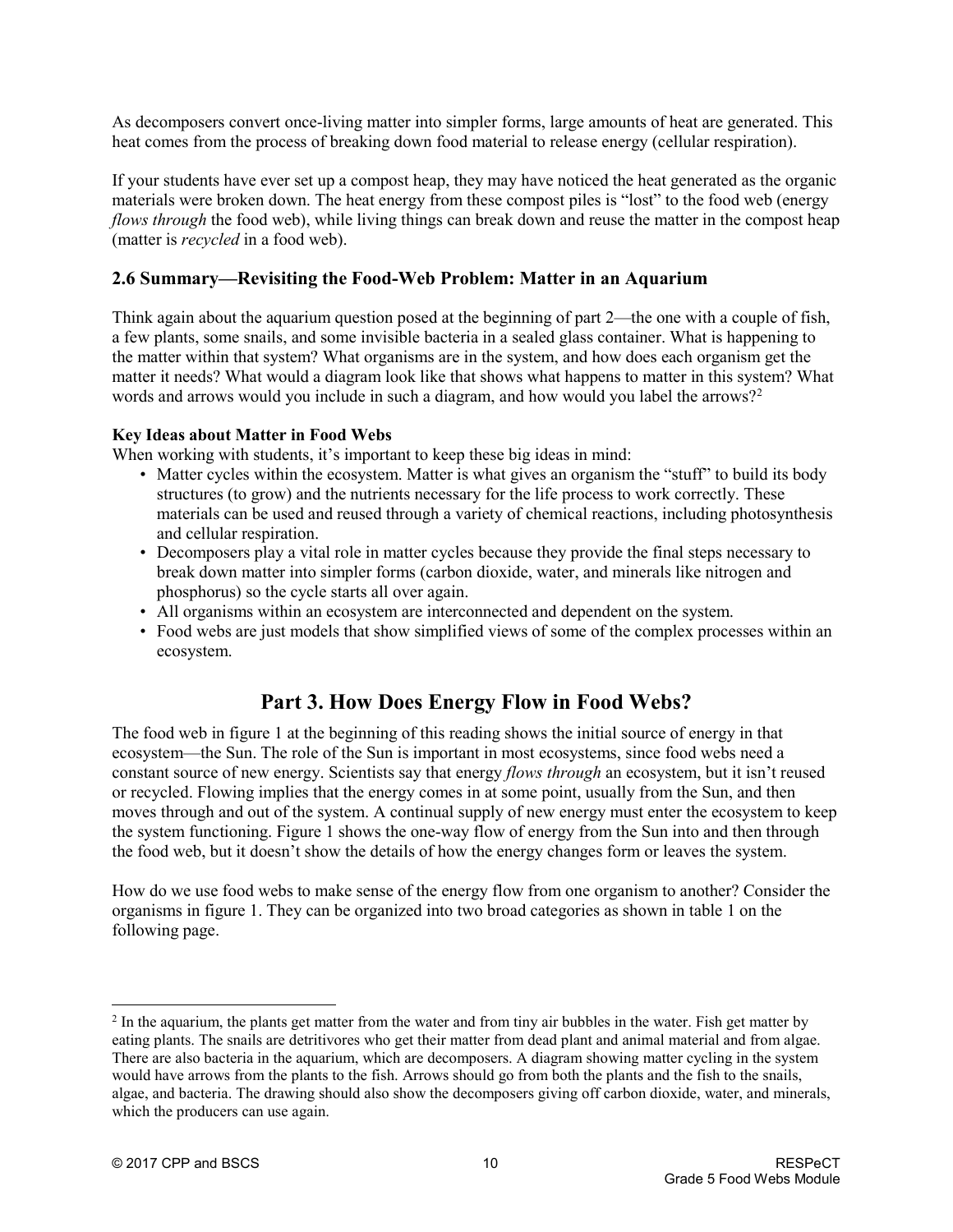| Consumers                                                                                                                                                                                                                                                                                        | <b>Producers</b>                 |
|--------------------------------------------------------------------------------------------------------------------------------------------------------------------------------------------------------------------------------------------------------------------------------------------------|----------------------------------|
| • Mountain lion (carnivore)<br>• Owl (carnivore)<br>• Spider (carnivore)<br>• Snake (carnivore)<br>• Fox (carnivore)<br>• Rabbit (herbivore)<br>• Mouse (herbivore)<br>• Grasshopper (herbivore)<br>• Bee (herbivore)<br>• Bird (omnivore)<br>• Mushroom (decomposer)<br>• Bacteria (decomposer) | Grass<br>Raspberry bush<br>Daisy |

**Table 1.** Organization of organisms in figure 1

*Producers* are organisms that can make their own food. The most common producers are plants, which use light energy from the Sun to make sugar through a process called *photosynthesis* (see section 2.4).

Plants don't always use the sugars they make right away. They can make molecules called *starches* from unused sugars. These starch molecules are a way for plants to store the sugar molecules until they need energy. Plants also use the sugar molecules to make larger molecules, like cellulose and proteins, that they need to make cells, leaves, trunks, and other plant parts, as well as enzymes and hormones that control all the chemical reactions taking place inside them.

Producers are unique among living things because they can make their own food. For example, humans cannot simply take in sunlight and use it to create energy-supplying food. Think of how different our lives would be if we could simply stand outside in the sunlight, take in carbon dioxide  $(CO_2)$  and water  $(H_20)$ , and make food—no more cooking or trips to restaurants!

Organisms that cannot make their own food are called *consumers*. When consumers eat plants, they break down the plant carbohydrate, protein, and fat molecules to release the stored energy they need to maintain all their life processes.

Based on what consumers eat, scientists have defined different feeding—or *trophic*<sup>[3](#page-10-0)</sup>—levels. The levels are based on how many organisms are between the consumer and the producer. So if a consumer eats a plant, it's a *primary* consumer. If a consumer eats a rabbit, which has eaten plants, then it's a *secondary* consumer (two levels away from the producers). Four types of consumers are identified in table 2: herbivores, carnivores, omnivores, and decomposers. Your students may already be familiar with these four words but aren't likely to understand them in terms of trophic levels and energy transfer.

<span id="page-10-0"></span> <sup>3</sup> We use the technical terms, such as *trophic levels*, in this reading because they are often used in instructional materials, but this language isn't necessary for elementary students. Scientists use such technical vocabulary terms to make it easier to communicate specific meanings. Scientific terms should be used in the classroom when they help clarify a concept, but they should not be introduced until students have some experience with the concept or phenomenon they represent.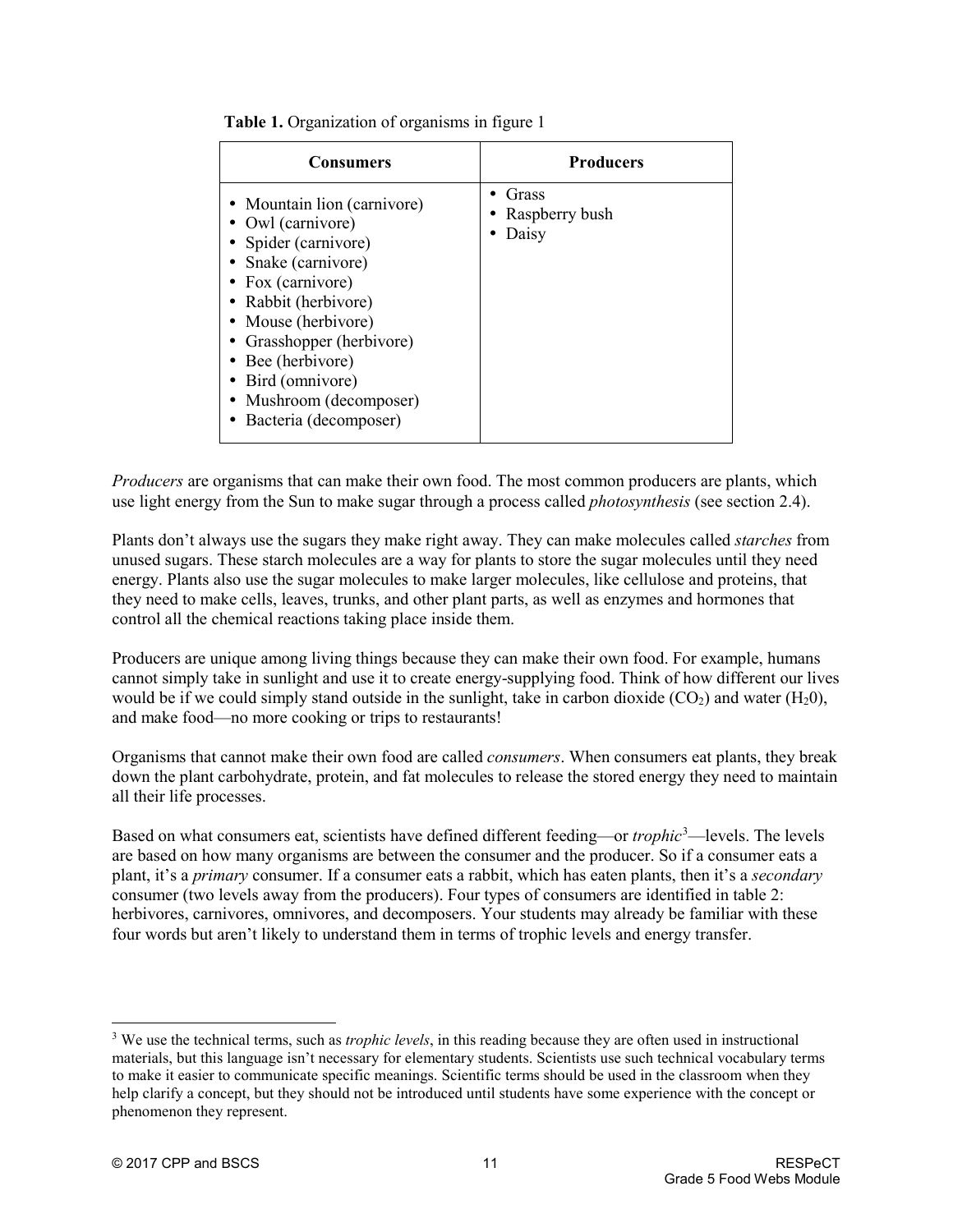| <b>Consumer</b>   | <b>Trophic Level</b>            | <b>Food Source</b>                                                     |
|-------------------|---------------------------------|------------------------------------------------------------------------|
| <b>Herbivores</b> | Primary consumer                | <b>Plants</b>                                                          |
| Carnivores        | Secondary consumer<br>or higher | Animals                                                                |
| Omnivores         | More than one level             | Plants and animals<br>(may eat at multiple consumer<br>trophic levels) |
| Decomposers       | Not at a defined level          | Dead organic material or the<br>wastes of living organisms             |

| Table 2. Characteristics of the four types of consumers |  |  |  |
|---------------------------------------------------------|--|--|--|
|---------------------------------------------------------|--|--|--|

Primary consumers are *herbivores*, which obtain their energy by eating producers. A grasshopper by its very name tells us that it is an herbivore; it gets its energy by eating grasses (producers). *Omnivores* can be primary consumers as well, since they acquire energy by eating producers. However, they also get their energy by eating herbivores, so they can be secondary or higher consumers too. For example, when I eat a turkey sandwich with lettuce and tomatoes, I'm acting simultaneously as a primary consumer (using producers like lettuce, tomatoes, and grains for energy) and a secondary consumer (using turkey, a primary consumer, as my energy source). *Carnivores* have a more limited diet, eating only consumers to acquire energy. Consequently, they're only secondary or higher consumers.

Look over the previous descriptions and notice how the language emphasizes passing energy from one organism to another (rather than what eats what). It's important to emphasize this language with your students so they are supported in internalizing the idea that "eating" is more than just chewing up food; it also involves the flow of energy from one organism to another. Interestingly, the same organism can be classified at more than one trophic level when its diet may not be highly specific. A frog, for example, is a carnivore that doesn't care if dinner is an herbivorous bug or a carnivorous bug. A frog may be a secondary consumer at one meal and a higher-level consumer at another. Table 3 presents examples of some common consumers.

| <b>Herbivores</b><br>(Primary Consumers)                                                                                                                                                | <b>Carnivores</b><br>(Secondary or Tertiary<br><b>Consumers</b> )                                   | <b>Omnivores</b><br>(Primary, Secondary, or<br><b>Tertiary Consumers)</b>                         |
|-----------------------------------------------------------------------------------------------------------------------------------------------------------------------------------------|-----------------------------------------------------------------------------------------------------|---------------------------------------------------------------------------------------------------|
| • Grasshoppers<br>$\bullet$ Mice<br>• Rabbits<br>$\bullet$ Deer<br>• Beavers<br>$\bullet$ Moose<br>$\bullet$ Cows<br>• Sheep<br>Goats<br>• Groundhogs<br>• Caterpillars<br><b>Bison</b> | $\bullet$ Frogs<br>$\bullet$ Snakes<br>$\bullet$ Hawks<br>• Spiders<br>$\bullet$ Herons<br>• Wolves | $\bullet$ Foxes<br>• Bears<br>• Turtles<br>• Monkeys<br>Raccoons<br>$\bullet$<br>$\bullet$ Humans |

|  | Table 3. Examples of common consumers |  |
|--|---------------------------------------|--|
|  |                                       |  |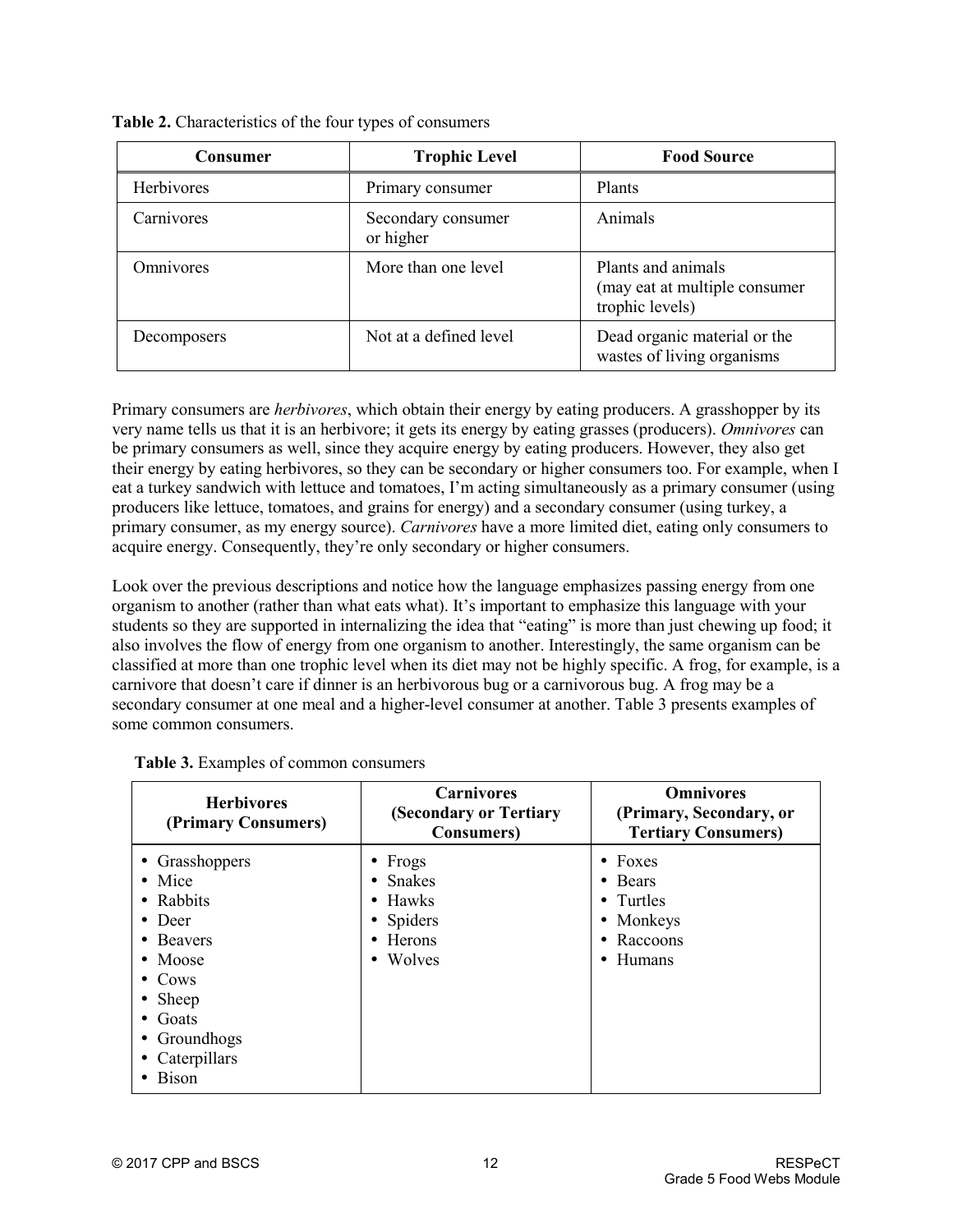## **3.1 Food Chains**

The trophic level defines an organism's position in a food web. Figure 3 highlights how energy flows through different trophic levels in a simple food chain. Food chains begin with producers, which convert the energy in sunlight into chemical energy in food. Grass uses some of the food it produces to live and grow, but some of the food the grass makes is passed on to a primary consumer, such as a cow. The cow uses some of that food energy, but if a wolf (a secondary consumer) eats the cow, some of the energy is passed on to the wolf. When the grass or the cow or the wolf dies, decomposers can use the remaining food energy stored inside them.



Figure 3. Energy flow through different trophic levels in a simple food chain



As mentioned earlier, students often learn to describe food chains in terms of what eats what. Consequently, younger students will read the arrows between organisms as "is eaten by." For example, the grass is eaten by the cow. However, they should learn to see and interpret food chains in terms of energy flow or matter cycling (see part 2). Encourage students to say that grass provides energy for cows and to label the arrows as "provides energy for."

### **3.2 Food Webs**

Careful observation of natural ecosystems reveals that organisms are often components of multiple food chains. For example, think about the different organisms that eat grass or other plants. While anteaters have a special diet of one main food (ants), consider how many different foods a hawk eats (e.g., a mouse,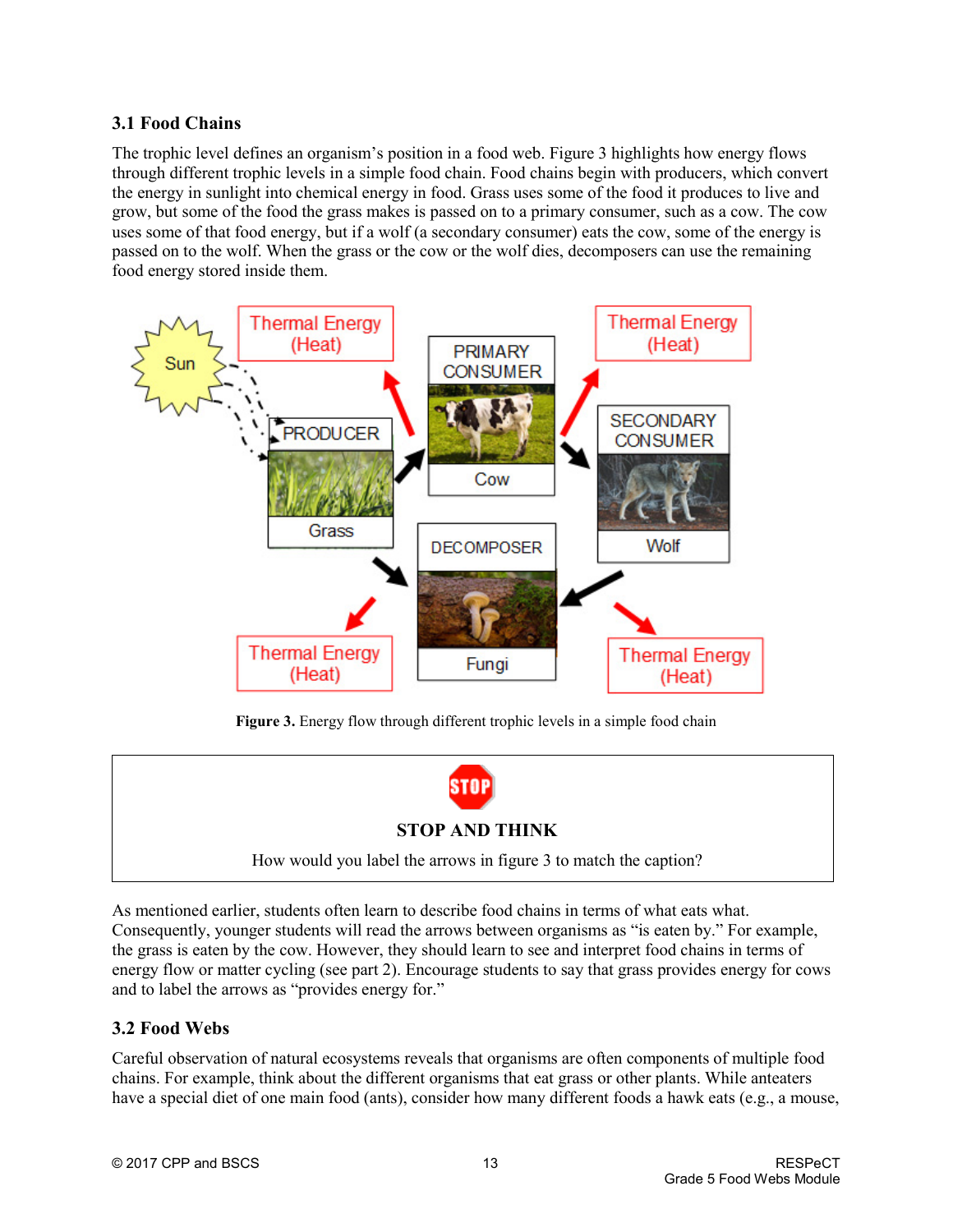a small bird, a fish, and so forth). This is why the relationships and energy flow in natural ecosystems cannot be represented with a simple linear food chain. Rather, scientists create complex food webs that actually integrate multiple food chains. Look at figure 4.



**Figure 4.** Typical food web in a field ecosystem



Figure 5 presents a food web from a very different ecosystem. As you did with the field-ecosystem food web, look at the tidal-marsh food web for its complexity of interlocking food chains and try to identify the individual food chains. How many trophic levels are in the food chains you identify? [6](#page-13-2)

If you were using this diagram in your classroom, what could be done to emphasize that energy is flowing through this food web?

<span id="page-13-0"></span><sup>&</sup>lt;sup>4</sup> Did you identify grass  $\rightarrow$  rabbit  $\rightarrow$  hawk, or grass  $\rightarrow$  grasshopper  $\rightarrow$  toad  $\rightarrow$  hognose snake  $\rightarrow$  hawk? There are many other possibilities as well.

<span id="page-13-1"></span><sup>&</sup>lt;sup>5</sup> The Sun could be added as the original source of energy, and the arrows could be labeled to indicate "energy is passed to." In addition, grass could somehow be marked as the producer that changes sunlight into energy-supplying food.

<span id="page-13-2"></span><sup>6</sup> There are more than 40 food chains in the tidal-marsh food web representing more than four trophic levels. For example: vegetation  $\rightarrow$  grasshopper  $\rightarrow$  salmon  $\rightarrow$  harbor seal  $\rightarrow$  killer whale.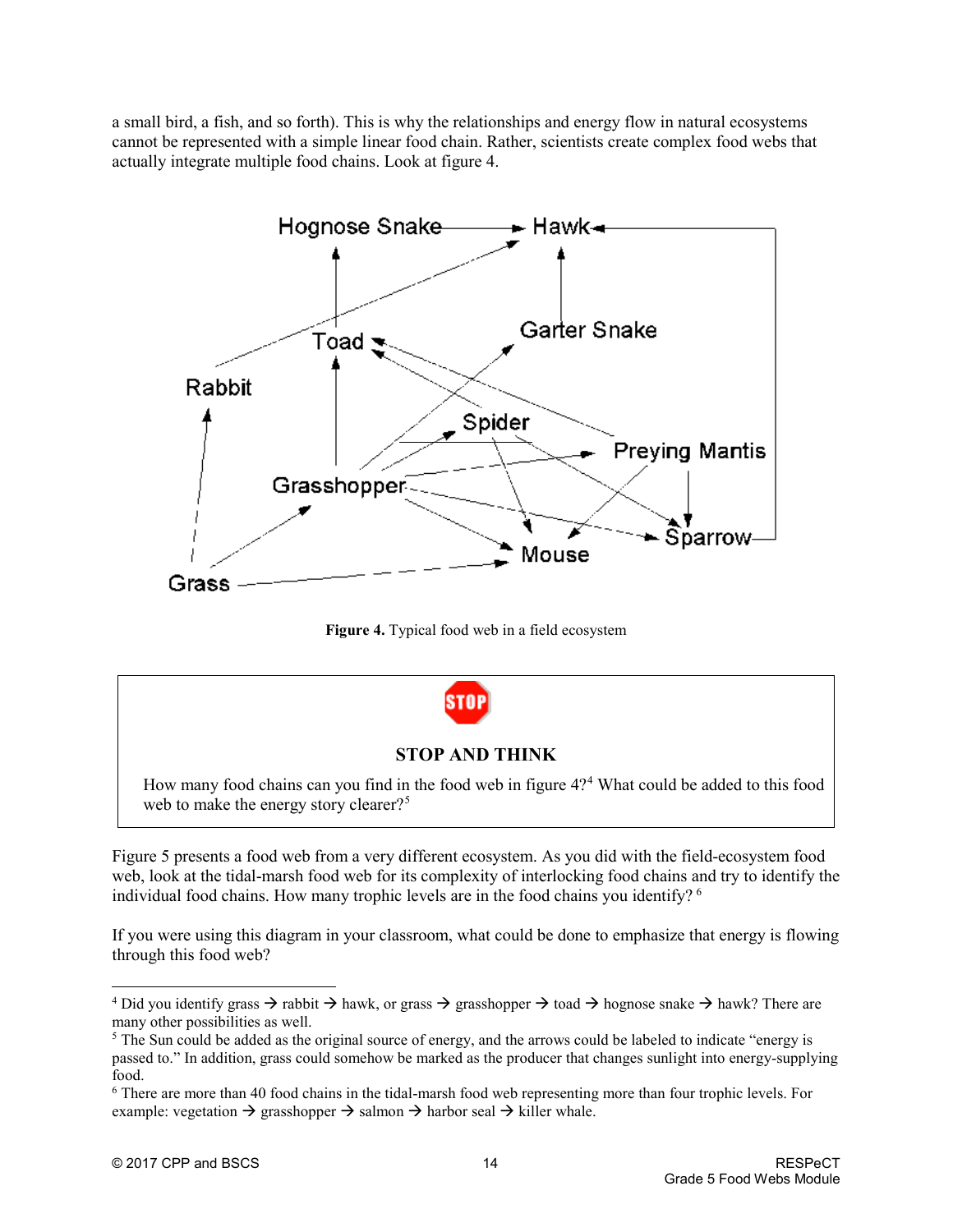

**Figure 5.** Typical tidal-marsh food web

This section emphasizes an energy-focused view of the relationships among different types of organisms within food webs. This knowledge should help you support students in tracing the pathway of energy flow from organism to organism. But what is energy? And what happens to it as it moves through food webs? What happens to it after it leaves the food web? In the next section, we'll explore these questions.

## **3.3 Energy in Ecosystems**

Energy is a concept that cuts across all branches of science (e.g., life science, physical science, Earth/space science). For example, energy is a fundamental factor in understanding food webs, volcanoes, levers and pulleys, weather, earthquakes, digestion, photosynthesis, magnetism, and so forth. Because of its unifying nature, energy is often touched on in multiple contexts during any given school year from elementary grades through high school. Energy is a difficult concept to understand, and students' understandings of it will grow over time as they encounter it in these different contexts. But how energy is represented can lead to different understandings and can sometimes cause misconceptions. It's important not only to understand energy within a particular context, such as in food webs, but also to think about how it will be presented later (e.g., when teaching about the water cycle) to maintain the conceptual unity. Additionally, it's important to recognize the differences between energy and matter, especially when thinking about food webs.

Energy, matter, and food aren't the same things, although students often get confused and think they're one and the same. This is especially true when thinking about food webs. It's common for students to see or draw food webs in which arrows are used to show the pathways of both energy and matter. Although the arrows may look similar, energy and matter don't move through an ecosystem in the same manner. We've already explored some of the differences between matter and energy and how they move through an ecosystem, but now we'll focus in more depth on the flow of energy in food webs. The big idea to keep in mind is that *energy flows into, through, and out of an ecosystem, while matter cycles within it*.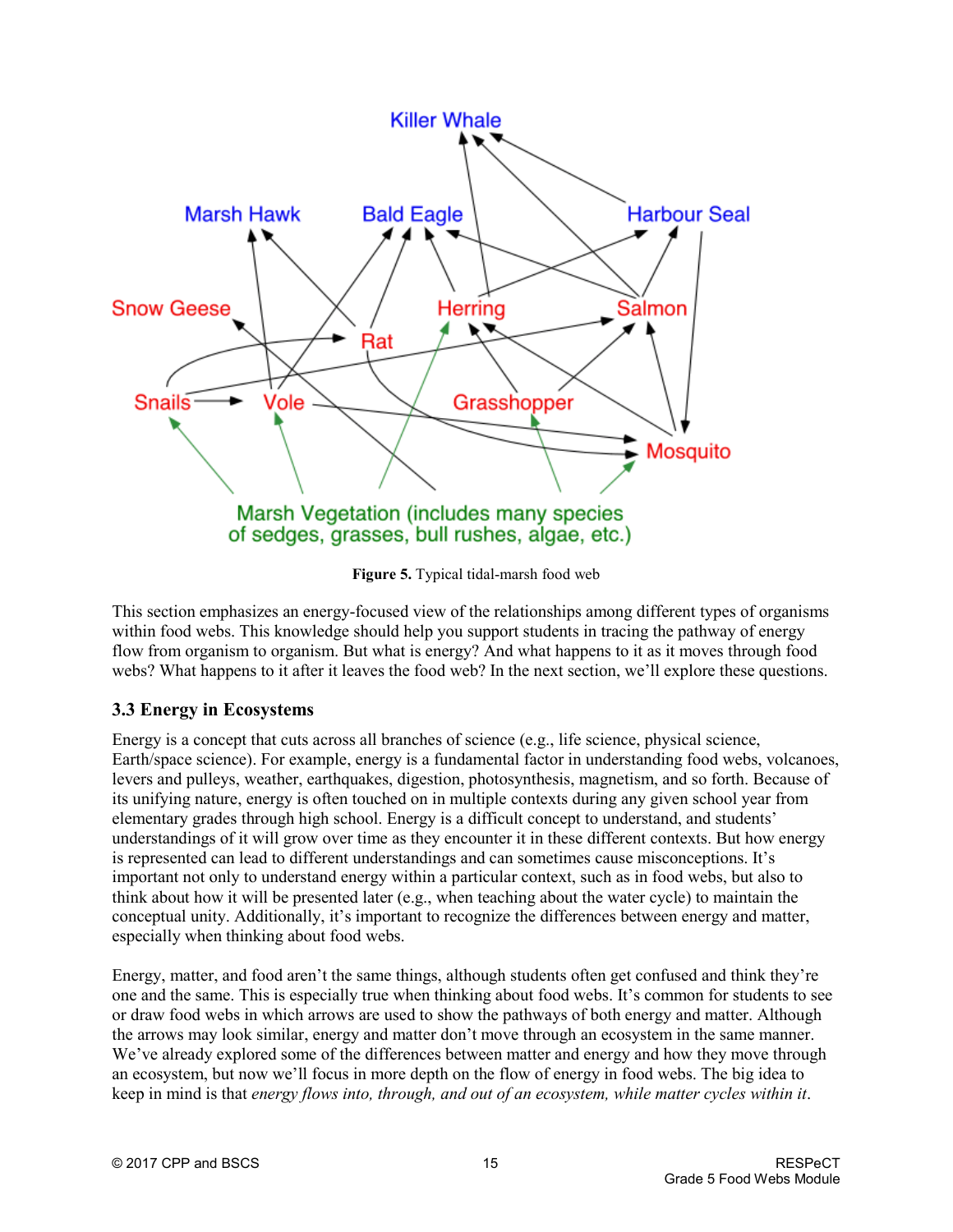

Let's think about what energy is and then explore how energy flows in food webs.

## **3.4 What Is Energy?**

*Energy*—what is it? It cannot be seen, touched, heard, smelled, tasted, or weighed. It is a complex concept to understand and teach. Yet it's important in many areas of science and connects the disciplines.

Energy is often easier to think about in terms of what it does rather than what it is. Asking students to define energy usually results in responses like "It makes things work" or "It lets us do things." Both of these responses imply a connection between energy and movement, which is how students often view energy. For scientists, when anything moves a distance, they say that work is being done. This relationship provides us with a basic definition of energy:

### *Energy is the ability to do work.*

This definition is a good starting point for understanding what energy is, but it leaves some gaps. For instance, it's easy to understand that energy is used to produce muscular movement when we run or walk, or even that sound energy causes the eardrum to vibrate and move the three small bones in the middle ear.

But how do heat and light fit the basic definition of energy? How can we tell that heat and light are doing work?

The presence of heat is often an indication that energy is present and being used to do work. For example, when sunlight strikes the skin, it produces heat. Similarly, we know that when the body transforms the energy in food to provide energy for bodily functions, heat is generated. Heat and light energy can also be used directly to do work. For instance, heat can boil water and cause ice to melt.

We can think about light doing work in relationship to food webs. In food webs, producers use light to convert carbon dioxide and water into a form of matter that contains usable energy (food). So light energy is used to change the matter within plants (see part 2). This idea enables us to expand the definition of energy:

### *Energy is the ability to do work or to change matter.*

To understand relationships between living organisms in food webs, it's important to keep a few key tenets about energy in mind. One fundamental concept is the conservation of energy:

#### *Energy cannot be created or destroyed.*

The idea of energy conservation within a system is a challenging one for students to understand, and it conflicts with many of their ways of thinking about energy. Young students often assume that energy comes from wall plugs, and that there is an endless supply of it. Older students often describe energy as getting used up and disappearing ("It's just gone"). Some students generalize the lessons they've learned about recycling and assume that energy is recycled as well, while others are aware of the limited nature of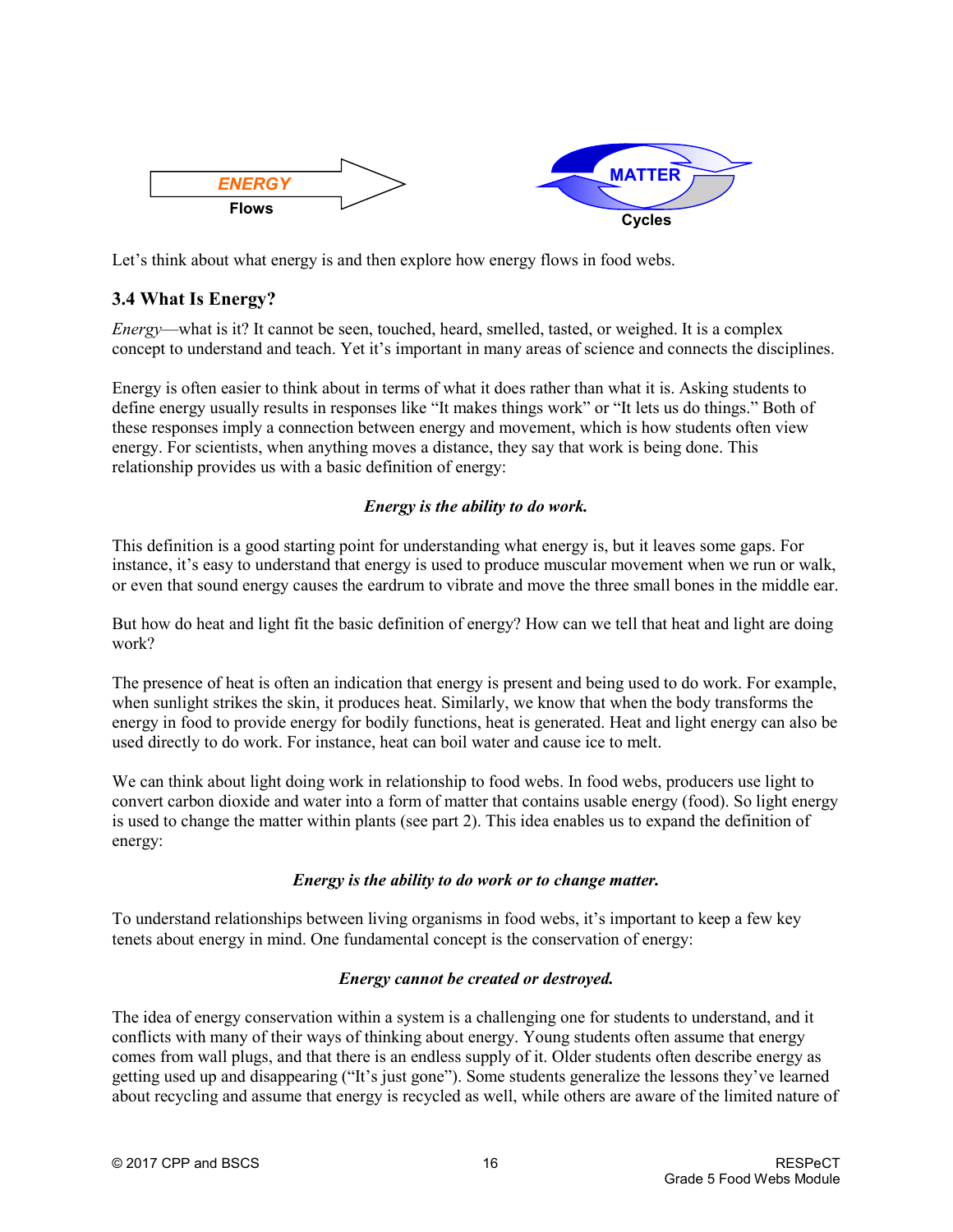oil supplies and conclude that all energy will disappear when the oil supply is used up. However, if the energy cannot be created or destroyed, then it must come from someplace and go to someplace. So what happens to energy if it can't be destroyed?

#### *Energy can transform from one form to another.*

This idea can be illustrated by thinking about energy transformations in a flashlight. When the switch is turned on, the chemical energy stored in molecules in the battery is transformed into electrical energy that flows in a circuit through the lightbulb, where it's converted to light energy and heat energy. The light energy and heat energy then flow out into the environment.

As we consider energy within food webs in an ecosystem, we need to think about where it originates and how it moves through the ecosystem, always keeping in mind that the energy doesn't go away or disappear. It simply changes to different forms and eventually leaves the food-web system. As the energy changes from one form to another, organisms can use some of it within the system (e.g., food molecules), and some is in a form that living things cannot use (e.g., heat given off into the environment).

Heat given off into the environment is unusable for living things because the heat energy isn't concentrated enough for organisms to use it to do work or change matter. For example, when you stand in a cold room, heat from your body warms the air around you. This heat is energy, but it's usually not enough to do useful work in living things (you couldn't easily collect the heat leaving your body and use it to move your leg). However, even this unusable energy can influence the lives of organisms.

## **3.5 A Food-Web Problem: Energy Flow in an Aquarium Ecosystem**

Energy in the form of food is essential for all living things, and as we've said, this energy flows into, through, and out of food webs. But where does this energy come from, and how do all living things in a food web use it? How much of the energy in a food web do living things use, and how does it leave the food web?

As you explore these questions further, consider setting up an ecosystem in your classroom, such as the small aquarium described at the beginning of part 2 that has a couple of fish, some plants, a few snails, and some bacteria. In part 2 we explored what happens to *matter* in this closed system; now let's find out what happens to *energy* in this aquarium. Keep this scenario in mind as you read through the next section. What would happen to the producers, consumers, and decomposers in this system? Where would they get their energy? How would the energy move through the system?

## **3.6 How Does Energy Get into a Food Web?**

Energy enters most ecosystems and food webs as light from the Sun. However, living things cannot use sunlight directly to get energy to live and grow. Living things get their energy from the chemical bonds in food. This is true for plants as well as animals. Many students misunderstand this idea and believe that plants use the energy from sunlight directly. That is incorrect. Before it can provide energy for plants or animals, light from the Sun has to be changed into chemical energy stored in food molecules. This happens in a process called *photosynthesis*, which occurs only in green plants, algae, and some bacteria. The incredible ability of producers (through photosynthesis) to transform carbon dioxide and water into energy-supplying food is critical to living things on Earth.

To understand the importance of photosynthesis, consider the representations of this process in figures 6 and 7. As you look at the two representations, think about which one does a better job of clarifying the important energy transformation (from light energy to stored energy in food) that occurs in photosynthesis. Which representation do you think would be more appropriate for your students?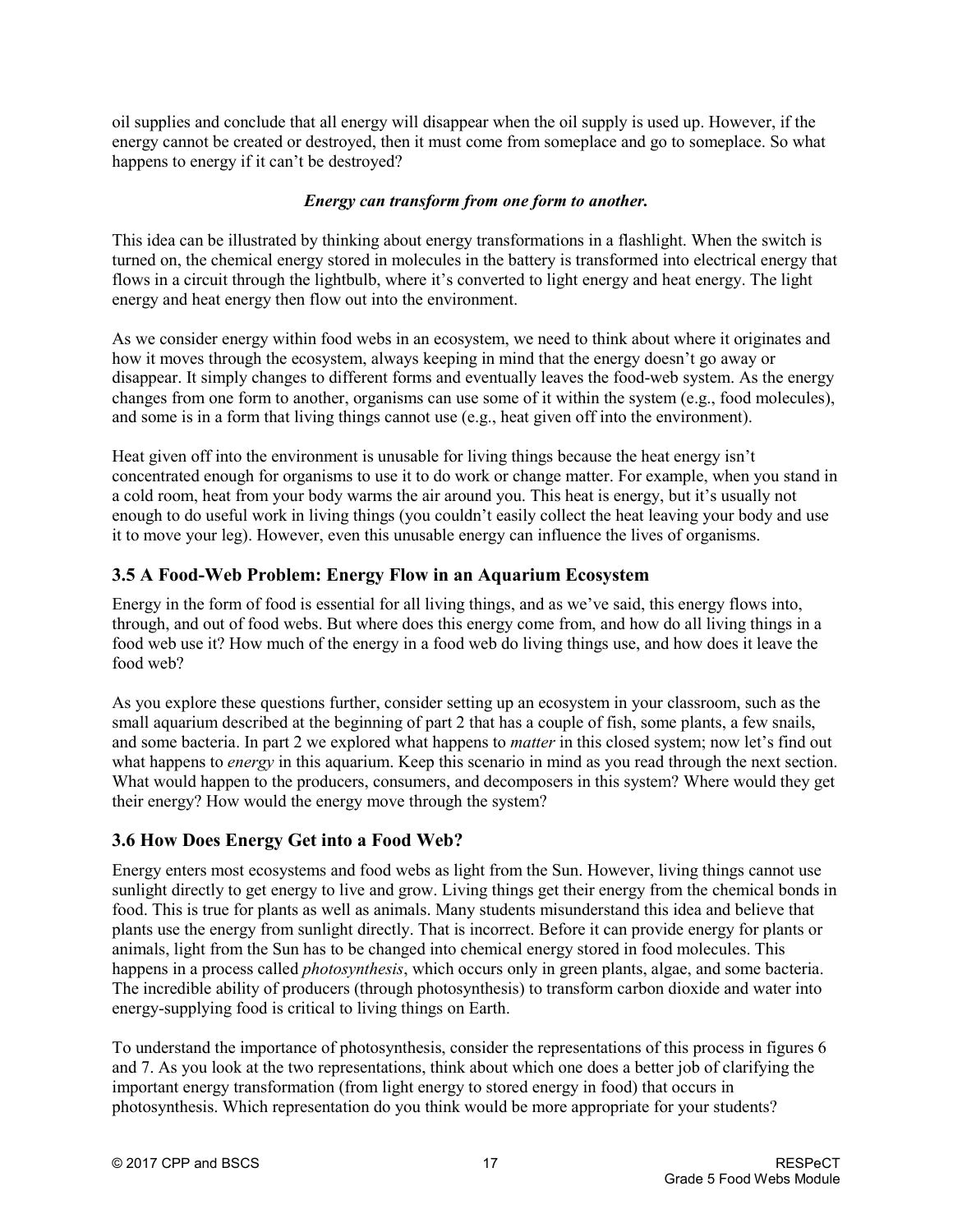Figure 6 depicts a simplified view of the overall process of photosynthesis, in which plants convert water and carbon dioxide  $(H_2O$  and  $CO_2$ ) to sugar and oxygen. Water and carbon dioxide are simple molecules with low-energy bonds holding them together. In contrast, energy is more concentrated (and thus more readily available for organisms to use) in more complex molecules like sugar. Sugar molecules contain many energy-storing bonds. So the plant uses the energy in sunlight to build high-energy sugar molecules out of low-energy molecules  $(H_2O \text{ and } CO_2)$ . Another set of complex chemical reactions is required to release the energy stored in the sugar molecules. This set of reactions is called *cellular respiration* (see section 3.8). Sugars, fats, and proteins stored within the plant are also the energy source for animals that eat the plant.



**Figure 6.** Diagram of a plant showing molecules being used (carbon dioxide and water) and molecules being produced (sugar and oxygen) during photosynthesis

*Note:* Students may misinterpret diagrams like this, thinking that the sugar is released through the leaves with the oxygen or that animals eat all of the sugars. Actually, the plant needs those sugars as its own source of energy to live. The sugars are made in the leaves through photosynthesis and then move throughout the plant to give energy to every cell.

The overall summary of photosynthesis in figure 7 emphasizes the transformation of non-energysupplying material into chemical energy that living things can use. This representation highlights the result of sunlight energy being used to rearrange molecules (H<sub>2</sub>O and CO<sub>2</sub> molecules change into  $C_6H_{12}O_6$ molecules), transforming light energy to chemical energy.



**Figure 7.** Photosynthesis summary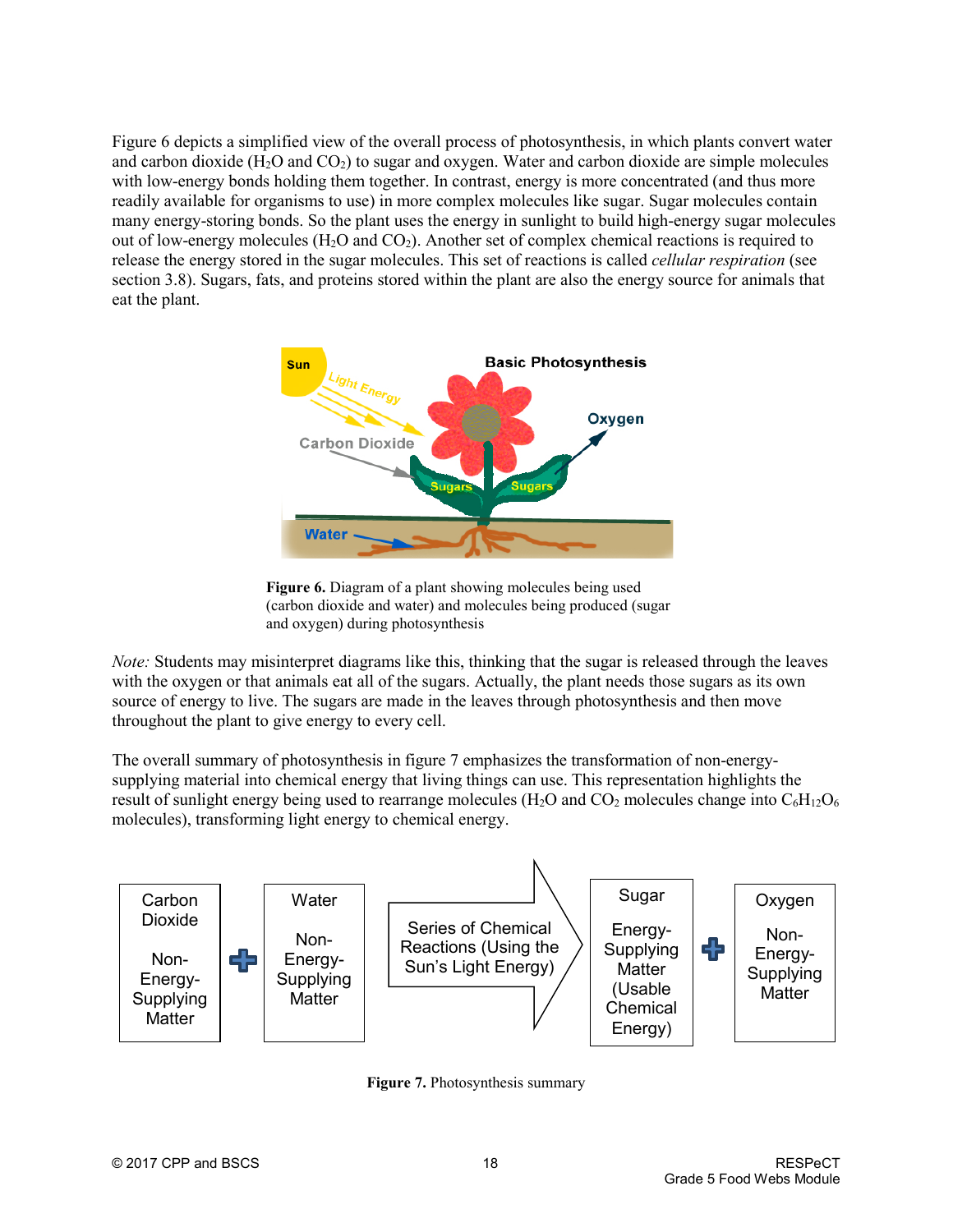Typically, photosynthesis is represented as a balanced chemical equation. This representation inaccurately suggests that there is one simple chemical reaction when photosynthesis, in reality, involves a *series* of chemical reactions. Using a chemical equation to represent photosynthesis can also be problematic in terms of student understanding. The equation can focus students on memorizing the details of photosynthesis instead of thinking about the big ideas. *The important idea for students to understand is that green plants use energy from the Sun to make food in the form of sugar.* Plants then use that sugar as their source of energy, and animals that eat the plants also use that sugar as their source of energy. Without photosynthesis, there is essentially no energy living things can use.

Let's reconsider the definition of energy as "the ability to do work or to change matter." In photosynthesis, water and carbon dioxide are matter the Sun's energy has changed. This leads to the following definition:

#### *Photosynthesis is the process by which producers use energy from sunlight to produce sugar (usable energy for most plants and animals) and oxygen.*

How do plants accomplish this feat of using energy from sunlight to produce useful materials (sugar and oxygen)? Photosynthesis is a complex process involving a series of chemical reactions usually occurring in specialized structures called *chloroplasts*, which are found in all plant cells that carry out photosynthesis. Chloroplasts contain the pigment *chlorophyll*, which gives plants their green color. Light absorbed by chlorophyll provides the energy needed to start the sequence of chemical reactions that make up photosynthesis. It's important not to overwhelm students with many of these details (such as the equation, chloroplasts, and chlorophyll) until they have a solid understanding and appreciation of the big idea—that plants can transform light energy, water molecules, and carbon-dioxide molecules into food molecules that contain the energy living things require. These details are better left for future study in middle or high school.

## **3.7 Does Energy Flow in Food Webs** *Always* **Start with Sunlight?**

While the Sun is the ultimate energy source for most land-dwelling organisms and for many sea-dwelling organisms, sunlight is absent below certain depths in some bodies of water, such as the world's oceans. And yet life does exist on the ocean floor. Where does the energy come from to support life in these circumstances? Scientists have discovered that sulfur, in the form of hydrogen sulfide (a gas that smells like rotten eggs), is the energy source that sustains life in deep-sea vent areas through *chemosynthesis* rather than photosynthesis*.* This is one reason why it's important to avoid absolutes, such as "the Sun is the source of all energy on Earth," when discussing energy with students.

## **3.8 What Happens to Energy Inside Each Organism in a Food Web?**

A part of the food-webs story that most students miss is that plants use ("eat") the sugar they make. Plants don't just make food for people and animals to eat; they need it themselves. Any sugar the plant doesn't use is stored (in fruit and other plant parts), which other organisms eat and use for energy. In this regard, plants and animals are alike. Both plants and animals can get energy from sugar molecules.

Plant and animal cells cannot take the energy directly from the sugar molecules, however. Instead, a series of chemical reactions is required to release the stored energy. These reactions, called *cellular respiration*, occur in each cell in each organism. One type of cellular respiration occurs when oxygen molecules and sugar molecules (food) react. When they react, energy stored in the molecular bonds of food is released to enable an organism to carry out life processes. At the end of these reactions, carbon dioxide and water molecules remain, as shown in figure 8. In addition, unusable heat energy is given off.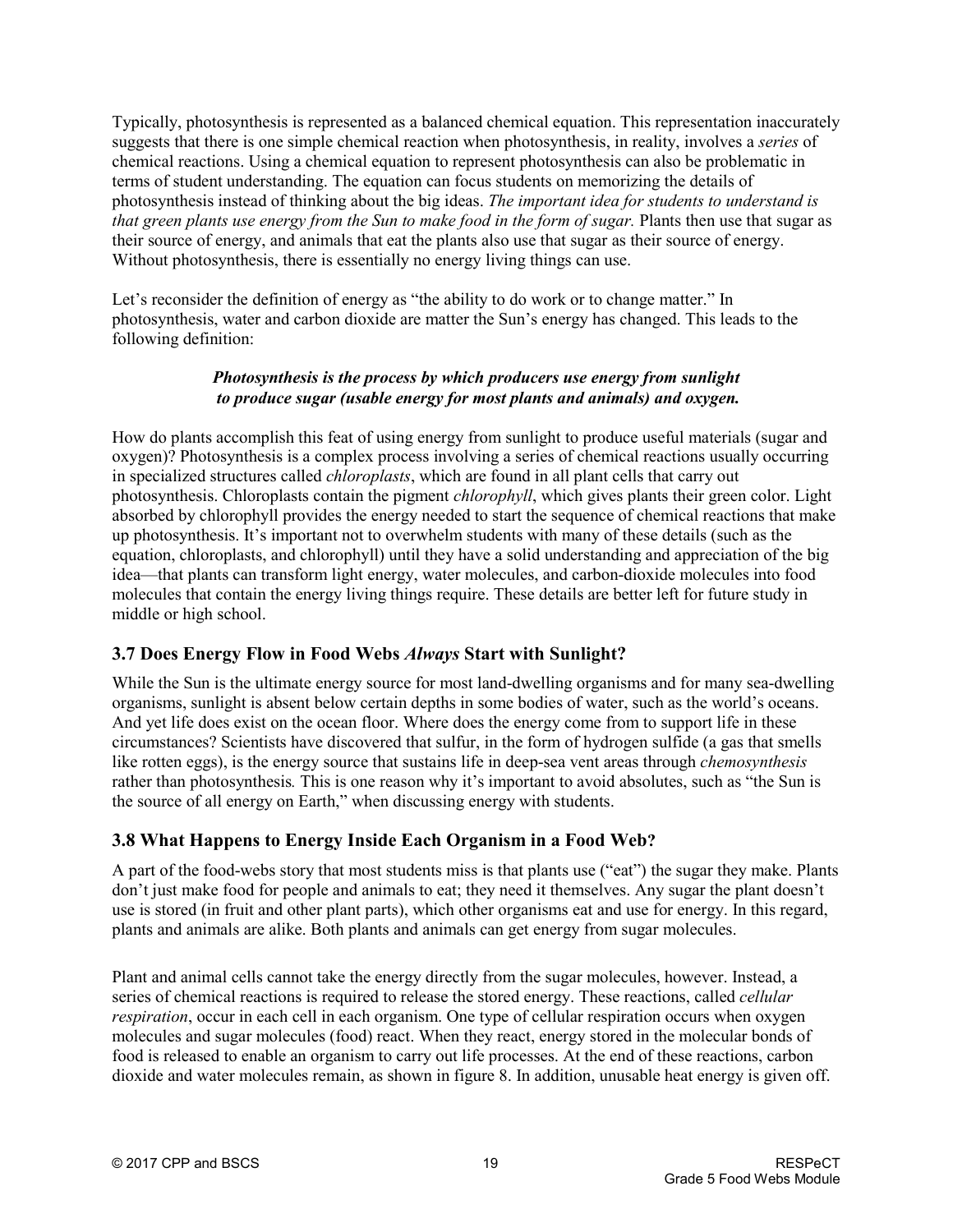

### **STOP AND THINK**

In what form does energy enter the plant cell in figure 8? What happens to that energy?<sup>[7](#page-19-0)</sup>



**X** = site of chemical reaction called *cellular respiration*

**Figure 8.** Cellular respiration in a plant cell

The word *respiration* often causes confusion about this process. Students generally associate respiration only with human breathing—we take oxygen into our lungs and breathe out carbon dioxide. They assume that oxygen is directly turned into carbon dioxide, and that these breathing-related activities occur in the lungs. But this is an oversimplified and incorrect view of respiration. As humans, we take in food and oxygen that enter each cell in our body and react, releasing energy for us to use to stay alive. Carbon dioxide is another product of this reaction. The exchange of oxygen and carbon dioxide that students typically assume occurs in the lungs actually takes place in the cells—hence, the name *cellular respiration*. This process is the same for many living things (including plants and animals that don't have lungs). Cellular respiration requires that cells take in oxygen ("breathing") and sugar molecules ("eating"), which then react to release stored energy in the sugar molecules. Carbon dioxide and water are also products of this reaction.

Figure 9 shows a typical representation in many biology textbooks that compares photosynthesis and cellular respiration. This is a very simplified and potentially misleading description of the complex biochemical processes that are occurring. It's important to examine such simplified representations for the ways they might reinforce or contribute to misconceptions. In this figure, for example, the only reference to energy is the light energy from the Sun. It doesn't show what happens to that energy either within the organisms or between them, nor does it show energy leaving the system as heat energy. This may lead to the misunderstanding that energy is needed only to start the photosynthesis process and then "disappears."

<span id="page-19-0"></span> <sup>7</sup> Energy enters the cell stored in sugar molecules. When cellular respiration occurs, some of the energy is lost as heat. The cell uses the rest of the energy for life processes.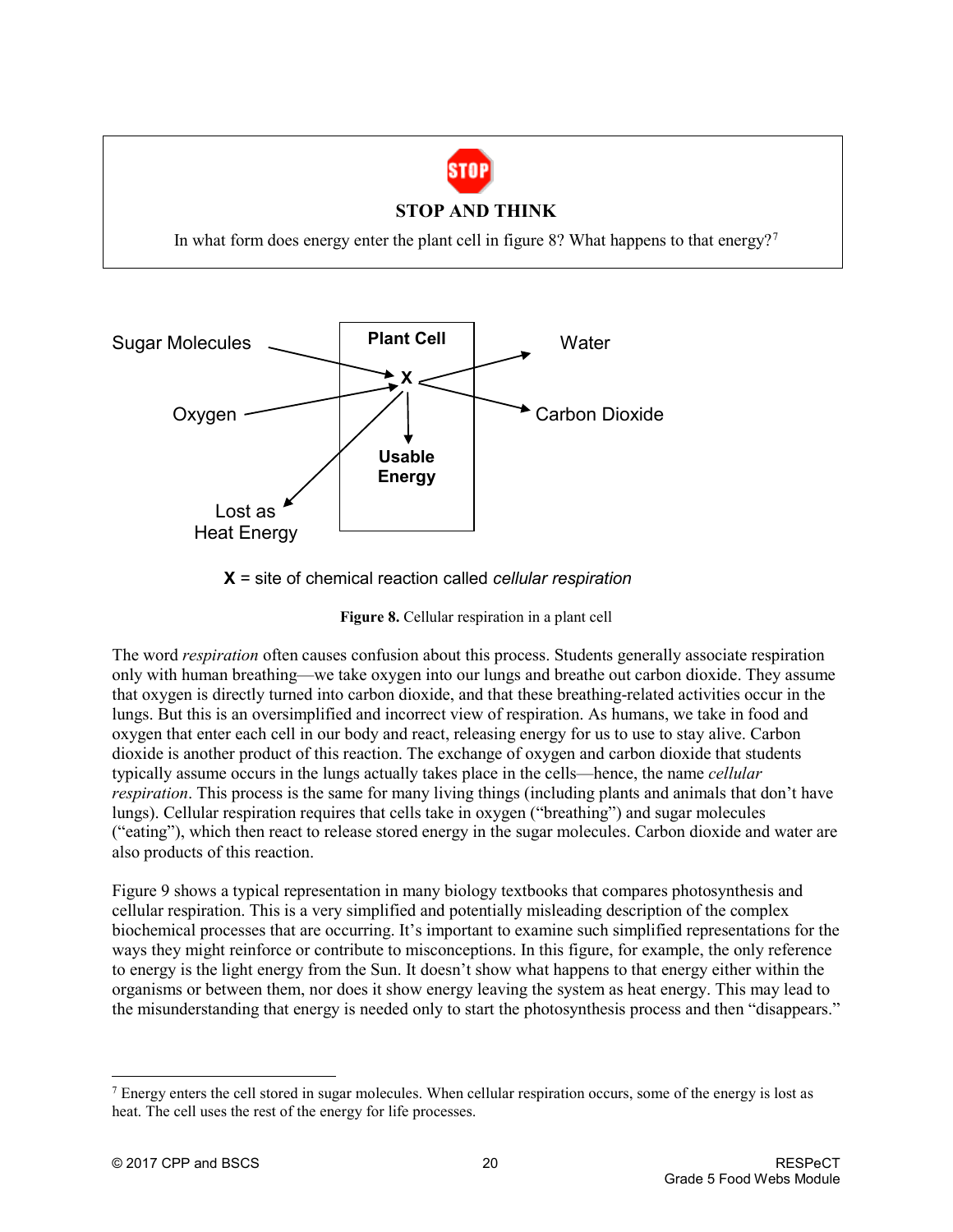The diagram may also lead to confusion about what is happening with matter—the carbon dioxide, water, oxygen, and sugar. Many adults who have studied diagrams like this think that plants produce sugar *for animals to use* (not for plants to use). Another common misinterpretation is that animals breathe in oxygen, which is turned directly into carbon dioxide and exhaled. In turn, plants breathe in only carbon dioxide, which is turned back into oxygen *for animals to use* (not for plants to use). They have no concept of oxygen traveling to cells in *all* organisms, including plants, and being involved in a chemical reaction (cellular respiration) that releases energy and produces carbon dioxide and water.



Figure 9. Common but misleading representation of the complementary processes of photosynthesis and cellular respiration

The figure might also contribute to the misconception that plants get their energy from the Sun, while animals get energy from cellular respiration. In fact, plants also conduct cellular respiration, using oxygen and the sugars they produce to get the energy needed to power their life-sustaining internal processes. Try adding labeled arrows to figure 9 to emphasize that plants also use oxygen and sugar for cellular respiration. Can you think of other ways to change the diagram to address student misconceptions?

So how might we summarize this information about where the energy comes from to keep organisms alive? Energy comes to Earth in the form of sunlight, but living organisms cannot use light energy directly. They require chemical energy (food) to stay alive. Most plants, algae, and some bacteria can convert light energy from the Sun into chemical energy stored in food molecules through the process of photosynthesis. Plants and animals acquire chemical energy by using the sugars plants make. In each cell, oxygen and sugar molecules combine during cellular respiration to release stored chemical energy in a usable form.

### **3.9 How Much Energy Moves from One Organism to Another in Food Webs? How Does the Energy Leave a Food Web?**

When a plant transforms sunlight into chemical energy, much of the energy from sunlight is lost as heat. Similarly, when your body transforms chemical energy from food into kinetic energy for movement, much of the chemical energy from food is lost as heat. Only a small fraction of the stored chemical energy is actually used for movement. Every time energy is transferred from one useful form to another useful form, some portion of the energy becomes heat. Heat is generally not a useful form of energy because it cannot be captured and used to do other work but is released to the universe.

> *With each transformation of energy from one form to another, some of the energy becomes unavailable to living things for further use.*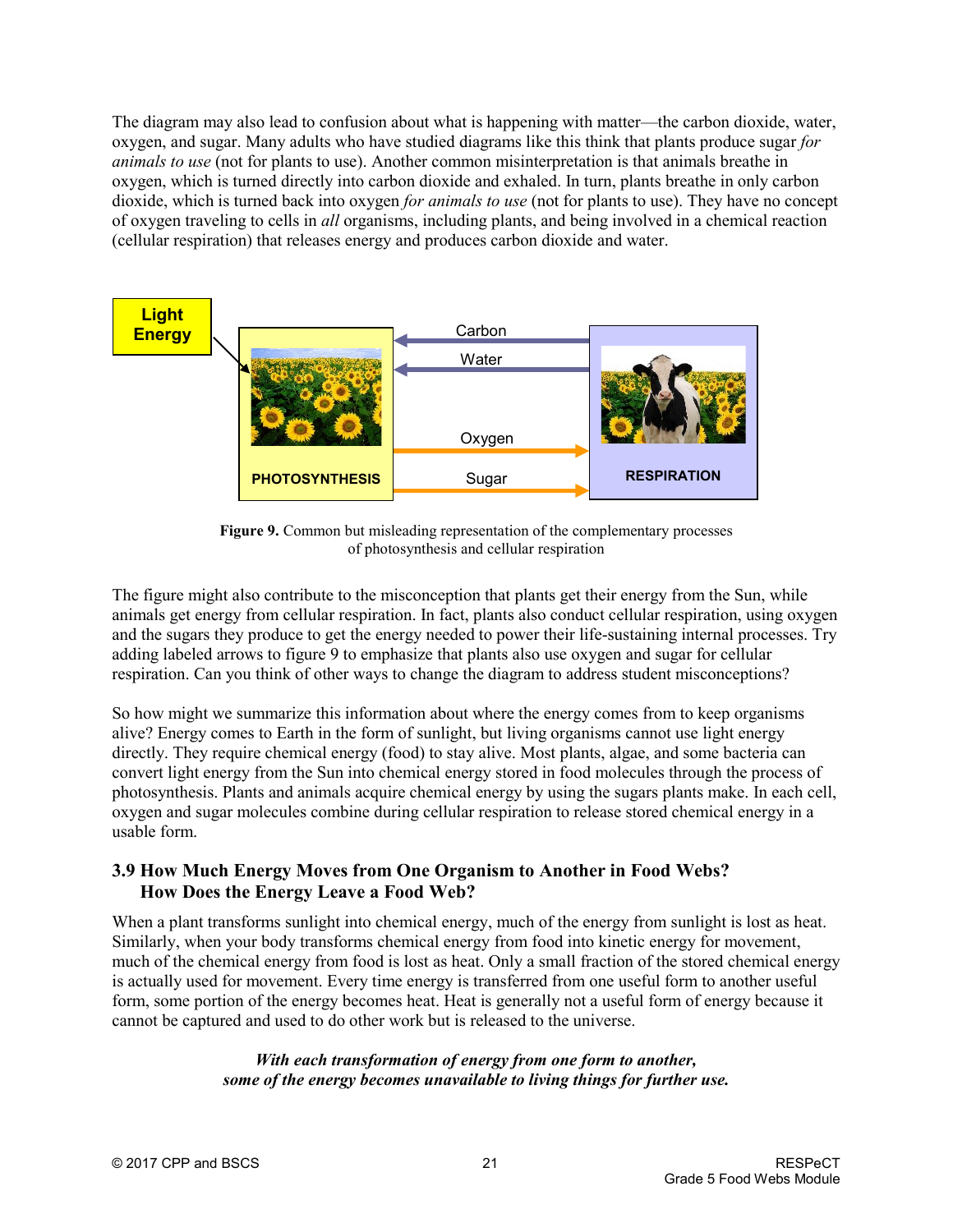Consider burning a piece of wood in the fireplace. The wood is a concentrated source of energy. As it burns, the chemical energy in the wood (converted from sunlight through photosynthesis) is converted to energy in the forms of light and heat. We could use the energy while the log is burning to light a room or cook food, but that stored energy quickly moves from a highly concentrated form to a less and less concentrated form. The light and heat disperse throughout the room to the rest of the house, and even outside the house. As the energy is converted from chemical energy in the log to light and heat throughout the room, usable energy is lost but not destroyed; we just can't use it.

How does this apply to ecosystems and energy flow through food webs?

We know that organisms don't create energy but rather obtain their energy from other organisms they eat as food (consumers) or by creating their own food (producers). We know that some energy is lost when it's transferred from one form to another. Every time an organism uses food in cellular respiration, some energy is lost in the form of heat energy. But how much energy is used, and how much is lost? In other words, how efficient is the energy transfer within the system?

The arrows in food chains and foods webs tell us about the direction of energy transfer, but they don't tell us about *how much* of the energy in one trophic level (producers, primary consumers, secondary consumers) is actually passed on as useful energy to another trophic level. Scientists refer to this as the *energy conversion efficiency*. The energy conversion efficiency varies from organism to organism in a trophic level, but scientists have made important generalizations about it from the community of organisms at one trophic level to the community of organisms at the next trophic level. When teaching food webs, we must be careful not to take generalizations about energy transfer from one trophic level to the next and apply them to energy transfer from one organism to another.

Figure 10 outlines information that is commonly presented in science classes. What does the information tell us about the ecosystem? What does it tell us about individuals within the ecosystem? Often in science classes, producers are presented as having 100% of the energy; primary consumers, 10%; and secondary consumers, 1%. These numbers are averages over many different communities and should not be confused *with individual* energy efficiency. (It would be incorrect, for example, to say that a cow gets only 10% of the energy from the grass it eats.)

When discussing the amount of energy in living organisms, biologists use the measure of biomass. *Biomass* is the amount of body tissue, or organic matter, in living things. It seems strange to use a measure of mass, which is a property of matter, to discuss a measure of the amount of energy. Energy and matter are not the same! But living organisms get their energy from organic matter (such as carbohydrate, fat, and protein molecules), and it's a lot easier to measure the amount of mass in large numbers of organisms.

The pyramid in figure 10 shows that only about 10% of the energy available at one trophic level is transferred to the next higher level in the pyramid.<sup>[8](#page-21-0)</sup> The energy of the producers (the first level of the pyramid) is the largest for several reasons, but mainly because there are typically many more producers in a system than consumers. As we move up the pyramid, the amount of energy in each level of consumers is smaller.

<span id="page-21-0"></span><sup>&</sup>lt;sup>8</sup> Typically in science texts, an average will be used to relay the idea that energy is lost from level to level. On average, only about 10% of the energy is passed from one trophic level to the next.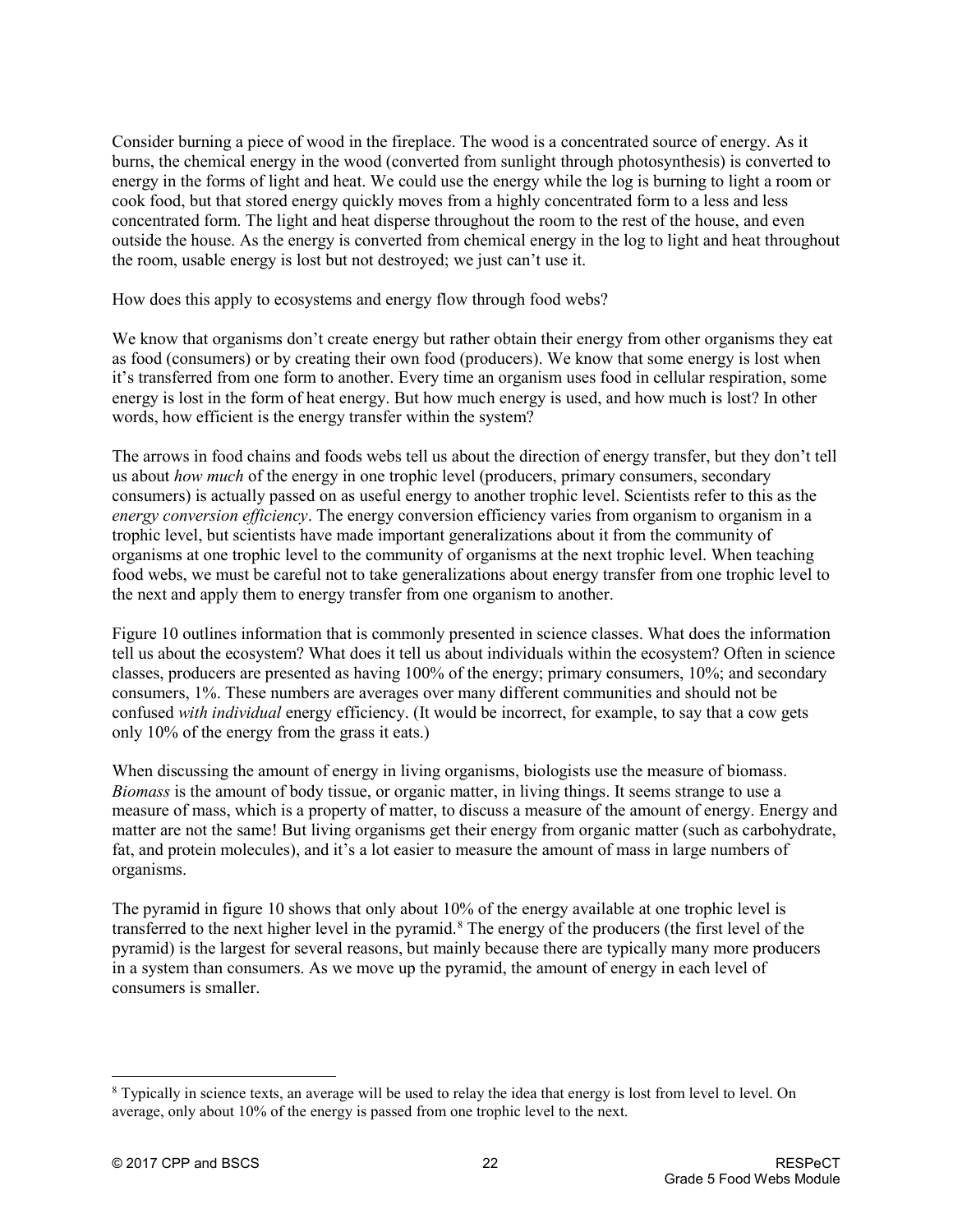

**Figure 10.** Energy pyramid showing overall energy flow in an ecosystem

## **3.10 Why Isn't All of the Energy from One Trophic Level Passed on to the Next Level?**

Why isn't all of the energy from one trophic level passed on to the next level? There are several reasons for this inefficiency. First, not everything in the lower level is eaten. Consider a squirrel (a primary consumer) eating an acorn from an oak tree (a producer). The squirrel eats only part of the acorn, not the whole oak tree, and leaves the rest of the acorn on the forest floor. Furthermore, not all of the available acorns will be eaten. Second, an organism cannot digest everything it eats. For example, we humans eat foods that contain fiber we cannot digest. These undigested materials represent energy that is lost as waste, not transferred. Third, the only energy organisms can transfer to other organisms at higher trophic levels is the energy they have stored in their bodies at the time they're consumed. Fourth, energy is lost as heat as it is converted from one form to another.

Note that the Sun isn't represented in the pyramid in figure 10 even though sunlight provides the energy producers use. Although sunlight contains very large amounts of energy, most plants capture only 1% or 2% of it. Prairie grasses in the western United States are some of the most efficient plants at harnessing the Sun's energy, but even they capture little more than about 3% of the energy that reaches the prairie surface. The remaining energy is reflected away, absorbed by humidity in the air or by the ground or lost in other ways before the plants can use it. However, the good news is that plants use photosynthesis to convert the captured sunlight to chemical energy with very high efficiency. That is, most of the energy from the Sun that *is* captured by plants—even though it's a very small amount of the total energy from the Sun that hits Earth—is converted to chemical ("food") energy.

So energy flows through most ecosystems by coming in as sunlight, which plants convert to sugars (where chemical energy is stored). Plants and animals use these sugars to create the high-energy molecules their cells can use. As the organisms use up this energy to live and grow, and as the energy is converted from one form to another, it becomes less and less usable within the system and passes out of the ecosystem (typically as heat).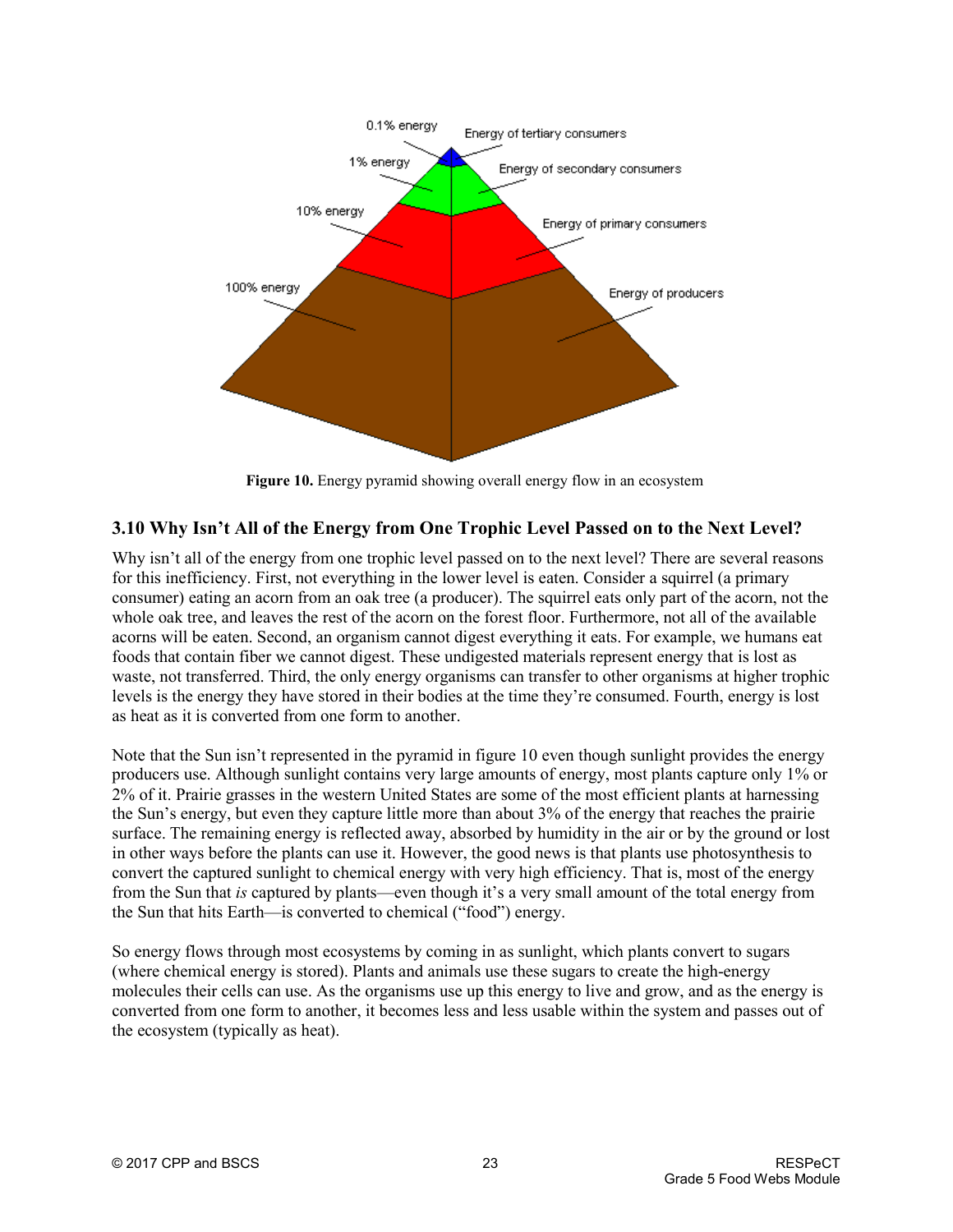## **3.11 Why Is This Idea about Energy Inefficiency So Important to Understand?**

It's important to understand energy inefficiency because it explains why food webs have fewer higherlevel consumers. In a savannah ecosystem, for example, there are many grass plants, some gazelles, and very few lions. The reason for the very small number of lions compared to gazelles and the small number of gazelles compared to the abundant number of grass plants is the efficiency of the system. The primaryconsumer population will use only 10% of the energy grass plants contain to power their activities (including growth and maintenance). The remainder of the energy is either stored in forms that aren't available to the next consumer (e.g., bone) or converted to heat. In addition, some energy remains in animal waste or is left uneaten, which is energy that decomposers will use later. This means that many grass plants are needed to support just a few gazelles. Similarly, many gazelles are needed to support just one lion.

Many people become vegetarians because they recognize that we can feed people more efficiently if we eat producers directly rather than growing more plants to support the raising of chickens and cattle that humans then consume. As noted in *National Geographic* (Foley, 2014, p. 45), "for every 100 calories of grain we feed animals, we get only about 40 new calories of milk, 22 calories of eggs, 12 of chicken, 10 of pork, or 3 of beef." In fact, by 2050, the world population is expected to grow about 35%, but food production will likely need to double (100%) if people in the developing world become more prosperous and eat more meat. To address the food challenges of the future, it will take a worldwide citizenry that understands energy flow in food webs.

### **3.12 Summary—Return to the Food-Web Problem: Energy Flow in an Aquarium**

Think again about a sealed aquarium that contains fish, plants, snails, and bacteria. Will the organisms survive? For now let's look at the problem only in terms of energy. Can all the living things get the energy they need to survive? The answer is yes, as long as there is a continual supply of light energy coming into the system. The plants could use the light to make food, which could feed both the plants and the fish. The snails and bacteria could live off dead organic matter in the system. But if the light were removed, the plants wouldn't be able to produce new sugar molecules. They would live on their store of sugars for a short time but would eventually die. While the plants were alive, the fish could eat them for the sugars, but the fish would quickly need more food and would die. The snails and bacteria would live off the decaying plants and fish but would soon need more food and would die. Without a new supply, the energy continues to leave the system as heat.

Now that we've discussed energy conversion efficiency in ecosystems, we can also think about the amount of biomass of each species that should be present in our aquarium to keep the system in balance. The total biomass of the producers should be much greater than the total biomass of the primary consumers, which should be greater than the total biomass of the secondary consumers, and so forth. In our aquarium, the total biomass of the plants should be much greater than the total biomass of the fish. A delicate balance is necessary to maintain the system. If more fish were added to the aquarium and they ate all the plants, what would happen to the system?<sup>[9](#page-23-0)</sup>

You may have noticed that we haven't discussed decomposers in much depth in our discussion of energy flow. With regard to energy, decomposers serve as another type of consumer. They need the energy to

<span id="page-23-0"></span> <sup>9</sup> If more fish were added to the aquarium without adding more plants, this would upset the energy balance in the system. There wouldn't be enough energy to support the fish, which would eat all the available plants and then die without additional food. From a practical standpoint, this is why most fish in aquariums cannot survive without the addition of fish food. To support the energy needs of just a few fish in an aquarium, you would need an enormous number of plants, as represented in figure 10.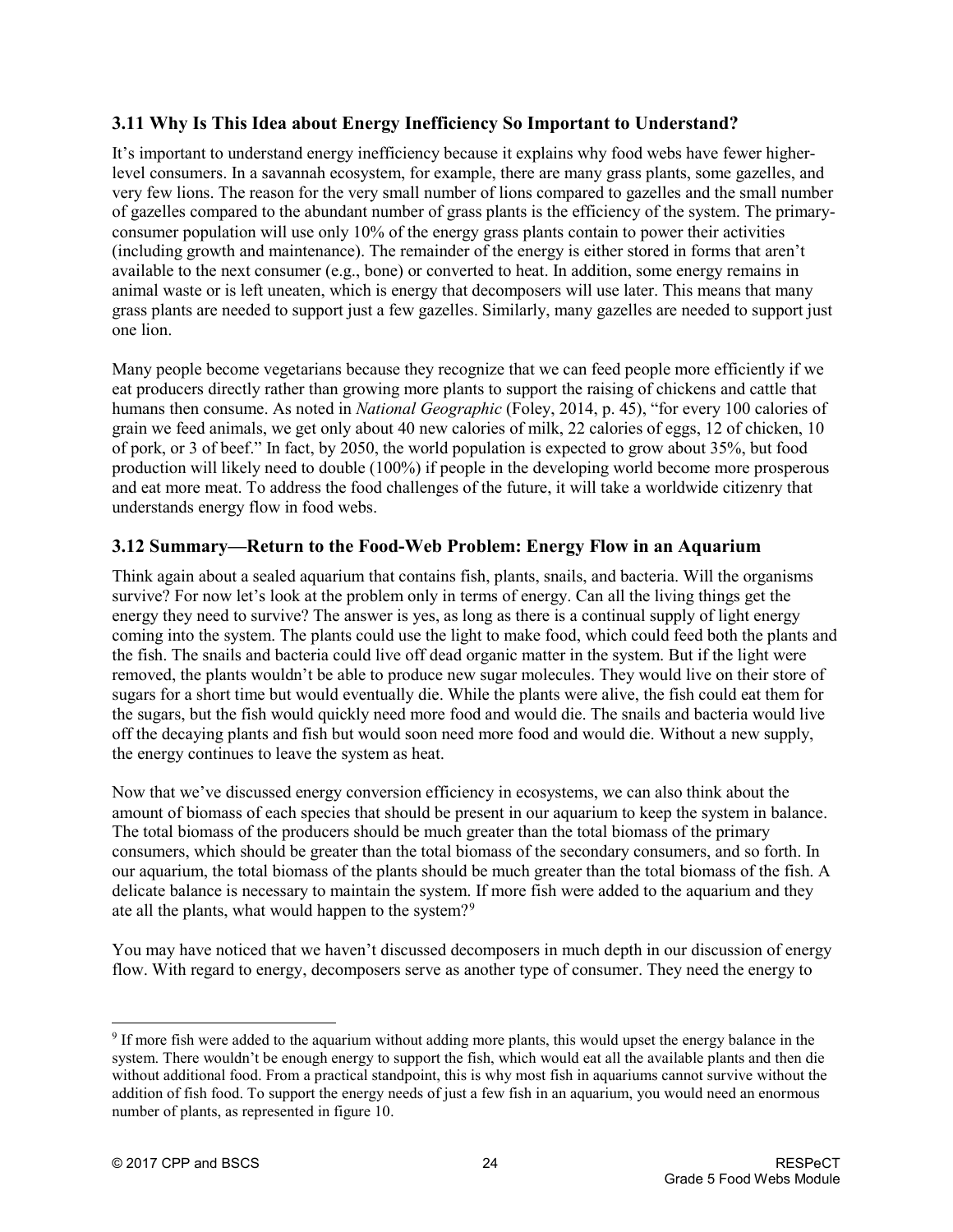survive and don't process it much differently from other consumers. Where decomposers do play a significant role is in the story of matter cycling (see section 2.5).

# **Part 4. Review: What Is the Relationship between Matter Cycling and Energy Flow in Food Webs?**

As we've learned from our discussion of decomposers, living organisms in an ecosystem use and reuse materials such as carbon, hydrogen, oxygen, nitrogen, phosphorus, and sulfur. The total amounts of these materials don't change, and they can be described as cycling within ecosystems. You may remember studying in high school or college biology classes the specifics of the water, nitrogen, and carbon cycles. Each of these cycles traces a particular type of matter (water, nitrogen, or carbon) on its recycling pathway through the ecosystem.

In comparison, energy doesn't cycle but rather moves in a linear direction through a food web, being converted from one form to another as it's transferred from one living organism to another. Energy transfer isn't 100% efficient, and some energy is lost as heat. Scientists describe the energy conversions in an ecosystem as the *flow of energy*.

Energy flow and the cycling of matter are both key processes of ecosystems. Though they're linked, they are nonetheless distinct from each other.

The relationship between energy transfer and matter cycles is represented in figure 11. Trace the cycling pattern of matter using your finger. Does the diagram show the flow for all matter? Which path would carbon follow?[10](#page-24-0) Next, trace several pathways of energy through the system. Where does the energy pathway always end up in the diagram?<sup>[11](#page-24-1)</sup>



Figure 11. Energy flow and matter cycles in ecosystems

<span id="page-24-0"></span> $10$  Carbon would follow a path not represented well in figure 11. In addition to the matter/nutrients path, carbon leaves producers, consumers, and decomposers as carbon dioxide and is reabsorbed by the producers. This direct path is missing in the simplified illustration.

<span id="page-24-1"></span><sup>&</sup>lt;sup>11</sup> The energy always ends up as heat.